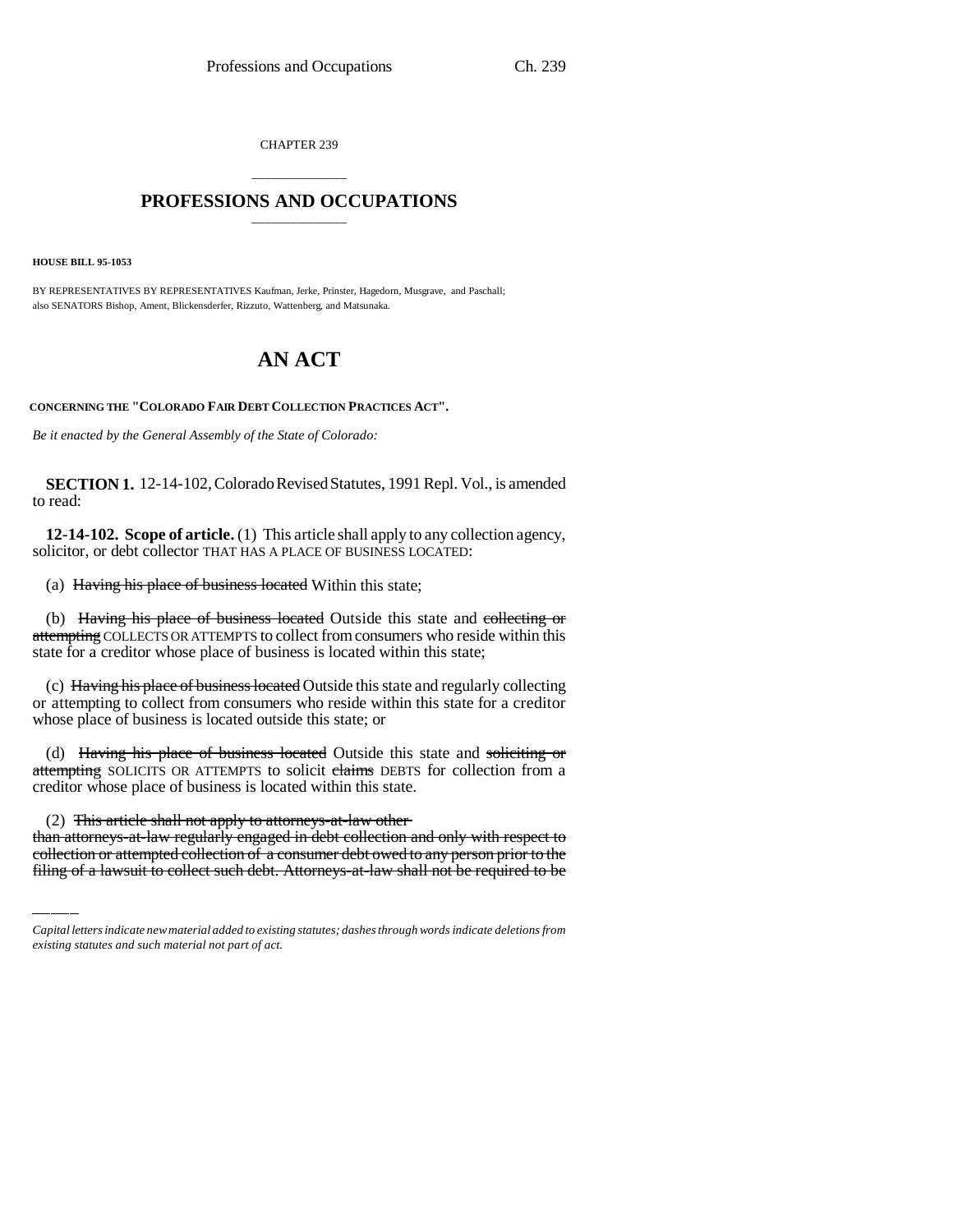licensed as collection agencies or registered as debt collectors or solicitors to perform acts for which attorneys are licensed by the supreme court of this state. Employees or persons engaged by attorneys-at-law shall be registered as debt collectors or solicitors if they are employed regularly for that purpose. For purposes of this section only, "consumer debt" means any obligation or alleged obligation of any natural person to pay money arising out of a consensual transaction, in which the money, property, insurance, or services which are the subject of such transaction are primarily for personal, family, or household purposes, whether or not such obligation has been reduced to judgment.

**SECTION 2.** 12-14-103 (2), (4), (5), (6), (7), and (10), Colorado Revised Statutes, 1991 Repl. Vol., are amended, and the said 12-14-103 is further amended BY THE ADDITION OF A NEW SUBSECTION, to read:

**12-14-103. Definitions.** As used in this article, unless the context otherwise requires:

(2) (a) "Collection agency" means any:

(I) Person firm, corporation, or partnership which WHO engages in any A business the principal purpose of which is the collection of any debts; or any

(II) Person firm, corporation, or partnership which WHO:

(A) Regularly collects or attempts to collect, directly or indirectly, debts owed or due or asserted to be owed or due another; or which

(B) Takes assignment of claims DEBTS for the COLLECTION purposes; of collecting such claims or which

(C) Directly or indirectly solicits claims for the collection of FOR COLLECTION debts owed or due or asserted to be owed or due another;

(D) COLLECTS DEBT FOR THE DEPARTMENT OF ADMINISTRATION, BUT ONLY FOR THE PURPOSES SPECIFIED IN PARAGRAPH (d) OF THIS SUBSECTION (2).

(b) "Collection agency" does not include:

(I) Any officer or employee of a creditor while, in the name of the creditor, collecting debts for such creditor;

(II) Any person while acting as a collection agency for another person, both of whom are related by common ownership or affiliated by corporate control, if the person acting as a collection agency does so only for creditors to whom it is so related or affiliated and if the principal business of such person is not the collection of debts;

(III) Any officer or employee of the United States or any state to the extent that collecting or attempting to collect any debt is in the performance of his SUCH OFFICER'S OR EMPLOYEE'S official duties, EXCEPT AS OTHERWISE PROVIDED IN SUBSECTION (7) OF THIS SECTION;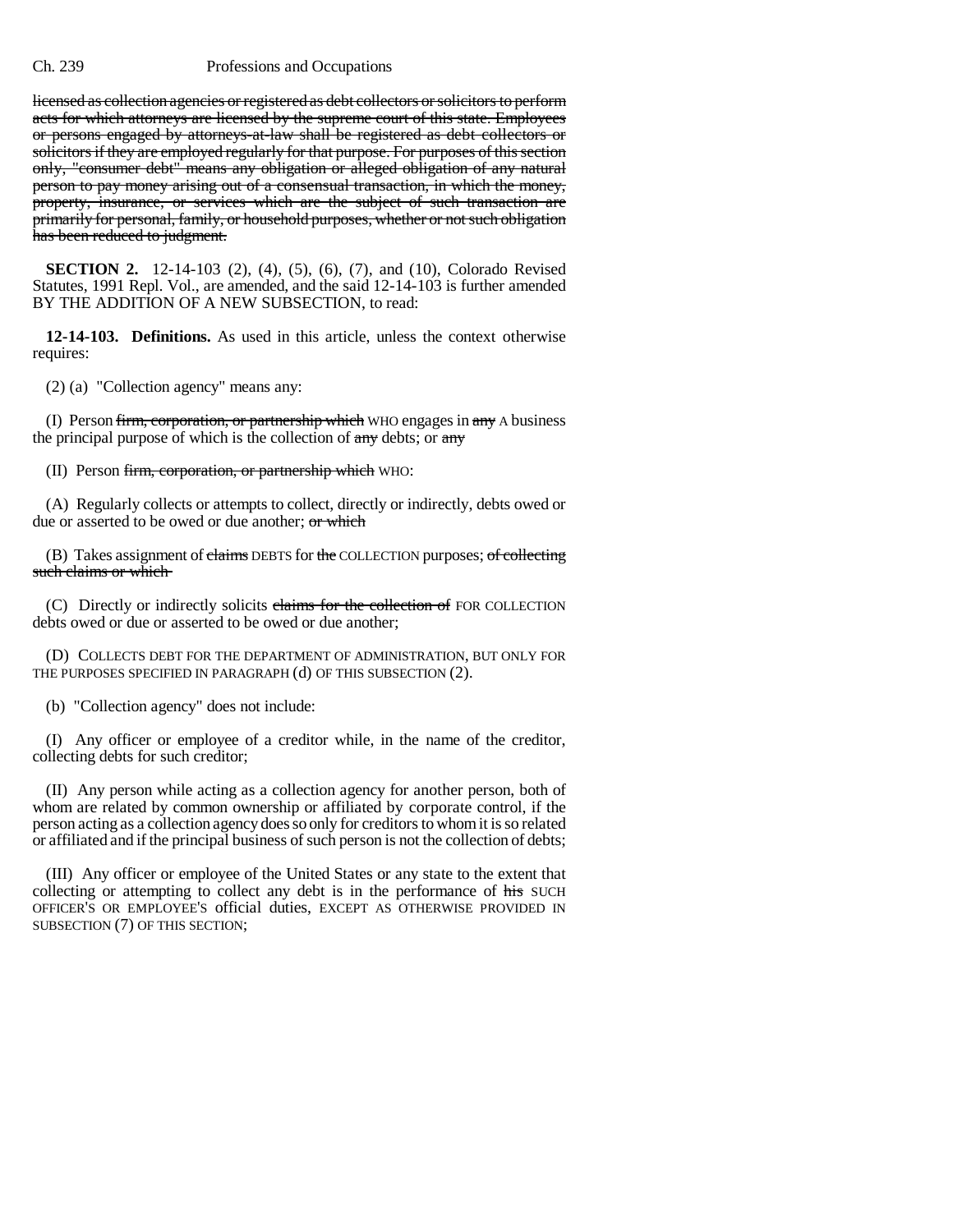(IV) Any person while serving or attempting to serve legal process on any other person in connection with the judicial enforcement of any debt;

(V) Any nonprofit organization which, at the request of consumers, performs bona fide consumer credit counseling and assists consumers in the liquidation of their debts by receiving payments from such consumers and distributing such amounts to creditors;

(VI) Repealed.

(VII) Any person collecting or attempting to collect any debt owed or due or asserted to be owed or due another to the extent that:

(A) Such activity is incidental to a bona fide fiduciary obligation or a bona fide escrow arrangement;

(B) Such activity concerns a debt which was extended by such person;

(C) Such activity concerns a debt which was not in default at the time it was obtained by such person; except that, such person, in the instance of a person collecting or attempting to collect a debt which was not obtained by him when it was in default and which is now in default, shall be exempt only from the provisions of section 12-14-115; or

(D) Such activity concerns a debt obtained by such person as a secured party in a commercial credit transaction involving the creditor. or

(VIII) Any person whose principal business is the making of loans or the servicing of debt not in default and who acts as a loan correspondent, or seller and servicer for the owner, or holder of a debt which is secured by a deed of trust on real property whether or not such debt is also secured by an interest in personal property.

(c) Notwithstanding the provisions of subparagraph (VII) of paragraph (b) of this subsection  $(2)$ , "collection agency" includes any creditor PERSON who, in the process of collecting his OR HER own debts, uses any ANOTHER name other than his own which would indicate that a third person is collecting or attempting to collect such debts.

(d) For the purposes of section 12-14-108 (1) (f), "collection agency" includes any person firm, corporation, or partnership engaged in any business the principal purpose of which is the enforcement of security interests. FOR PURPOSES OF SECTIONS 12-14-104,12-14-105,12-14-106,12-14-107,12-14-108, AND 12-14-109 ONLY, BUT NOT FOR PURPOSES OF SECTION  $12-14-109(1)(g)$ , "COLLECTION AGENCY" INCLUDES A DEBT COLLECTOR FOR THE DEPARTMENT OF ADMINISTRATION.

(e) NOTWITHSTANDING PARAGRAPH (b) OF THIS SUBSECTION (2), "COLLECTION AGENCY" INCLUDES ANY PERSON WHO ENGAGES IN ANY OF THE FOLLOWING ACTIVITIES; EXCEPT THAT SUCH PERSON SHALL BE EXEMPT FROM PROVISIONS OF THIS ARTICLE THAT CONCERN LICENSING AND LICENSEES:

(I) REGULARLY COLLECTS OR ATTEMPTS TO COLLECT A DEBT OWED OR DUE, OR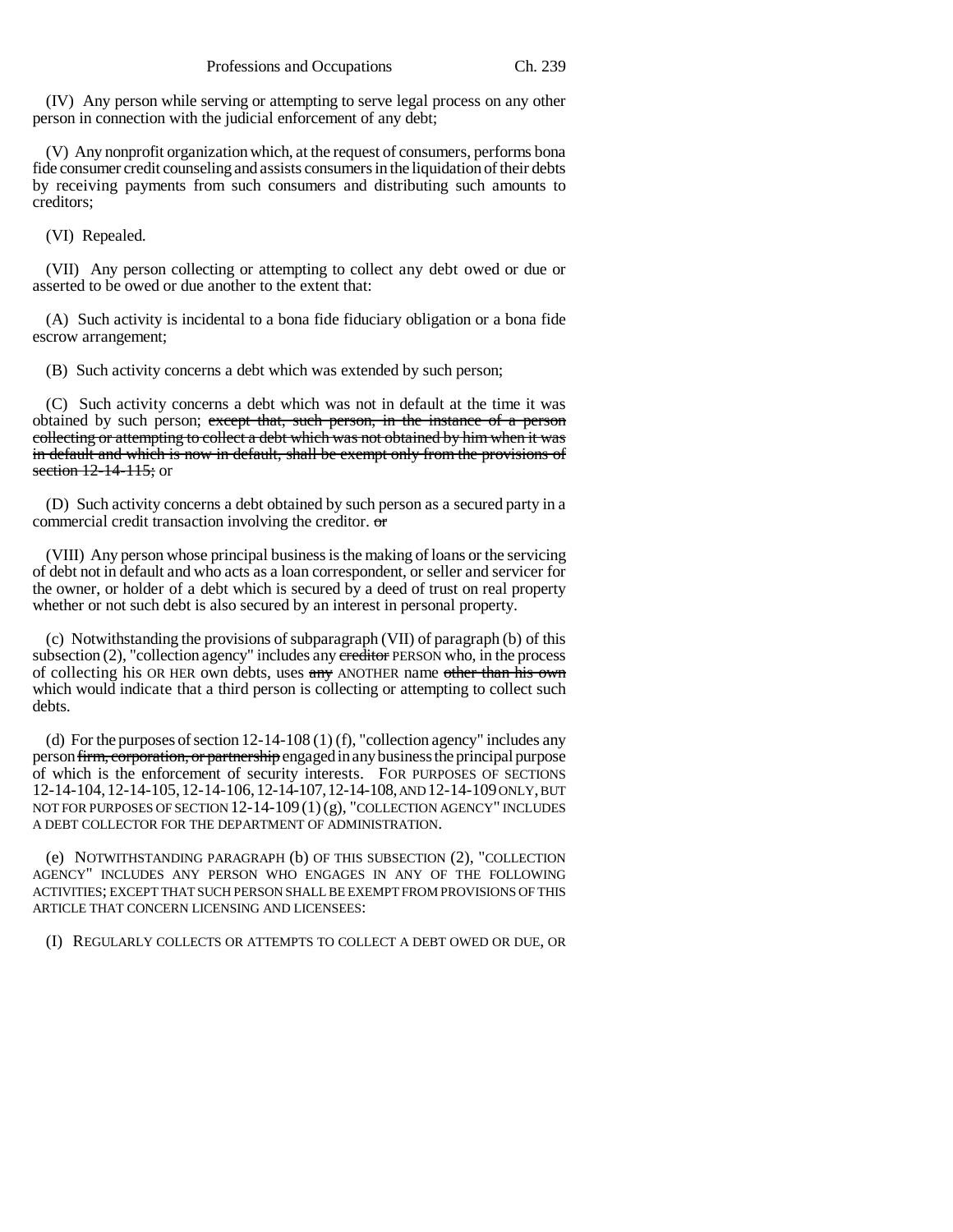ASSERTED TO BE OWED OR DUE, TO SUCH PERSON IF HE OR SHE DID NOT EXTEND THE CREDIT AND IF SUCH DEBT WAS IN DEFAULT AT THE TIME IT WAS OBTAINED BY SUCH PERSON; EXCEPT THAT SUCH PERSON SHALL ALSO BE EXEMPT FROM SECTION 12-14-109 (1) (f) AND (1) (g);

(II) IS AN ATTORNEY-AT-LAW AND REGULARLY ENGAGES IN THE COLLECTION OR ATTEMPTED COLLECTION OF DEBTS IN THIS STATE; EXCEPT THAT SUCH PERSON SHALL ALSO BE EXEMPT FROM SECTION 12-14-109 (1) (f) AND (1) (g);

(III) IS A PERSON LOCATED OUTSIDE THIS STATE WHOSE COLLECTION ACTIVITIES ARE LIMITED TO COLLECTING DEBTS NOT INCURRED IN THIS STATE FROM CONSUMERS LOCATED IN THIS STATE AND WHOSE COLLECTION ACTIVITIES ARE CONDUCTED BY MEANS OF INTERSTATE COMMUNICATIONS, INCLUDING TELEPHONE, MAIL, OR FACSIMILE TRANSMISSION, AND WHO IS LOCATED IN ANOTHER STATE THAT REGULATES AND LICENSES COLLECTION AGENCIES BUT DOES NOT REQUIRE COLORADO COLLECTION AGENCIES TO OBTAIN A LICENSE TO COLLECT DEBTS IN THEIR STATE IF SUCH AGENCIES' COLLECTION ACTIVITIES ARE LIMITED IN THE SAME MANNER; EXCEPT THAT SUCH PERSON SHALL ALSO BE EXEMPT FROM SECTION  $12-14-109(1)$  (f) AND  $(1)$ (g).

(4) "Consumer" means any natural person obligated or allegedly obligated to pay any debt. including a business debt

(5) "Creditor" means any person firm, corporation, or partnership which WHO offers or extends credit creating a debt or to which a debt is owed, but such term does not include any person firm, corporation, or partnership to the extent that it SUCH PERSON receives an assignment or transfer of a debt in default solely for the purpose of facilitating collection of such debt for another.

(6) (a) "Debt" means any obligation or alleged obligation of a consumer to pay money arising out of a transaction, whether or not such obligation has been reduced to judgment.

(b) "DEBT" DOES NOT INCLUDE A DEBT FOR BUSINESS, INVESTMENT, COMMERCIAL, OR AGRICULTURAL PURPOSES OR A DEBT INCURRED BY A BUSINESS.

(7) "Debt collector" means any person employed or engaged by a collection agency to perform the collection of claims DEBTS owed or due or asserted to be owed or due to another, AND INCLUDES ANY PERSON EMPLOYED BY THE DEPARTMENT OF ADMINISTRATION, OR ANY DIVISION OF SAID DEPARTMENT, WHEN COLLECTING DEBTS DUE TO THE STATE ON BEHALF OF ANOTHER STATE AGENCY.

(9.3) "PERSON" MEANS A NATURAL PERSON, FIRM, CORPORATION, LIMITED LIABILITY COMPANY, OR PARTNERSHIP.

(10) "Solicitor" means any person employed or engaged by a collection agency who solicits or attempts to solicit claims, accounts, notes, or other evidence of indebtedness DEBTS for collection by such person or by any other person.

**SECTION 3.** 12-14-105 (3) (c), Colorado Revised Statutes, 1991 Repl. Vol., is amended to read: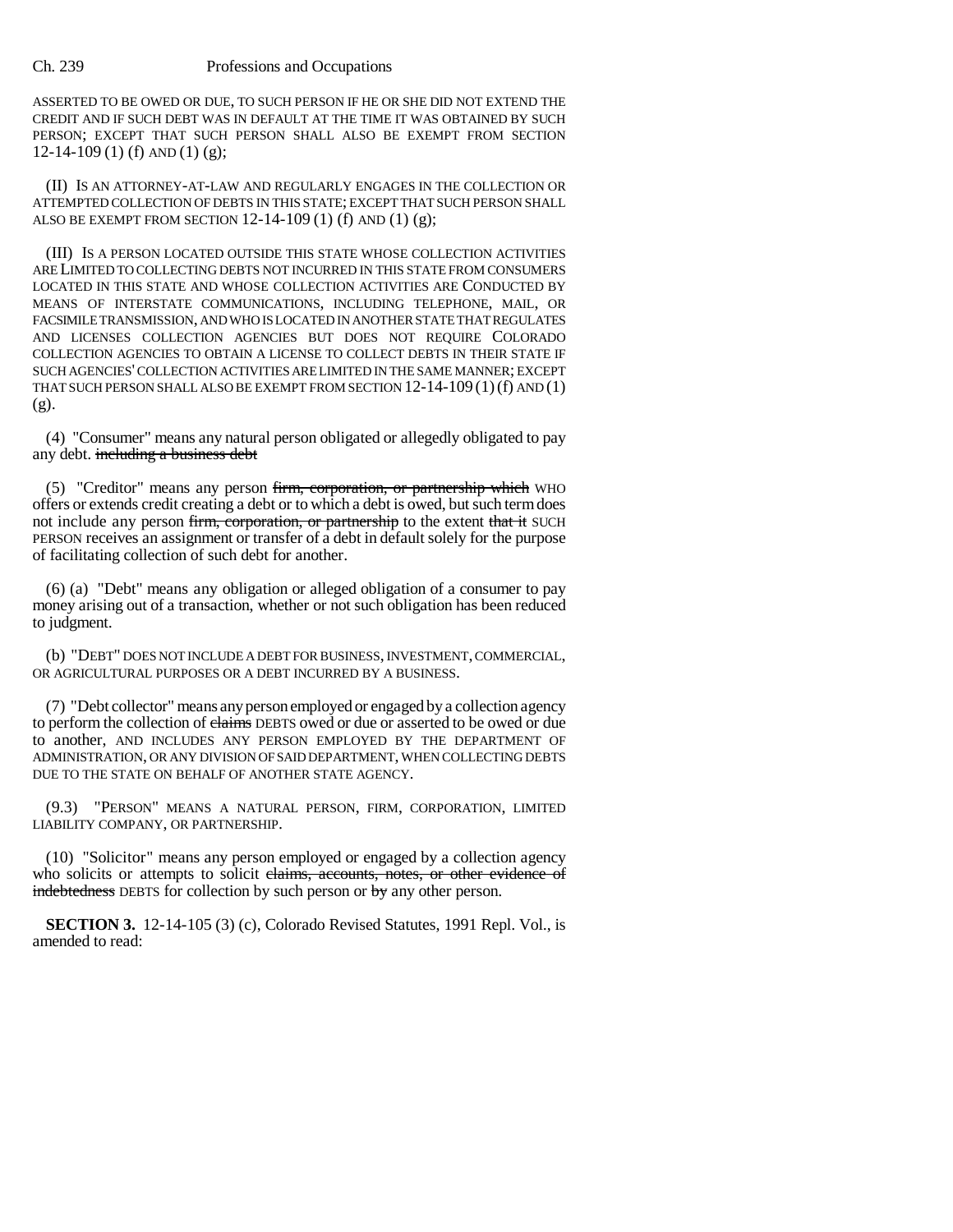Professions and Occupations Ch. 239

**12-14-105. Communication in connection with debt collection.** (3) (c) With the IN ITS initial written communication to the A consumer, the A collection agency shall notify the consumer in writing of the consumer's INCLUDE NOTIFICATION OF THE CONSUMER'S rights under this subsection  $(3)$ . The notification of such rights shall be made in bold-face type no less than eight-point size, and If such notification is placed on the back of any THE written communication, there shall be a statement on the front of the written communication that important information may be found on the back of the written communication NOTIFYING THE CONSUMER OF SUCH FACT.

**SECTION 4.** 12-14-107 (1) (1), Colorado Revised Statutes, 1991 Repl. Vol., is amended to read:

**12-14-107. False or misleading representations.** (1) A debt collector or collection agency shall not use any false, deceptive, or misleading representation or means in connection with the collection of any debt, including, but not limited to, the following conduct:

(l) Except as otherwise provided for communications to acquire location information under section  $12-14-104$ , the failure to disclose clearly, in  $\frac{1}{2}$ communications THE INITIAL WRITTEN COMMUNICATION made to collect a debt or to obtain information about a consumer, that the debt collector or collection agency is attempting to collect a debt and that any information obtained will be used for that purpose;

**SECTION 5.** 12-14-108 (1), Colorado Revised Statutes, 1991 Repl. Vol., is amended BY THE ADDITION OF A NEW PARAGRAPH to read:

**12-14-108. Unfair practices.** (1) A debt collector or collection agency shall not use unfair or unconscionable means to collect or attempt to collect any debt, including, but not limited to, the following conduct:

(j) COMMUNICATING CREDIT INFORMATION TO A CONSUMER REPORTING AGENCY, AS DEFINED IN THE FEDERAL "FAIR CREDIT REPORTING ACT", 15 U.S.C. SEC. 1681a, EARLIER THAN THIRTY DAYS AFTER THE INITIAL NOTICE TO THE CONSUMER HAS BEEN MAILED, UNLESS THE CONSUMER'S LAST KNOWN ADDRESS IS KNOWN TO BE INVALID. THIS PARAGRAPH (j) SHALL NOT APPLY TO CHECKS, NEGOTIABLE INSTRUMENTS, OR CREDIT CARD DRAFTS.

**SECTION 6.** The introductory portion to 12-14-109 (1) and 12-14-109 (1) (e) and (1) (f), Colorado Revised Statutes, 1991 Repl. Vol., are amended, and the said 12-14-109 (1) is further amended BY THE ADDITION OF A NEW PARAGRAPH, to read:

**12-14-109. Validation of debts - required disclosures.** (1) Within five days after the initial communication with a consumer in connection with the collection of any debt, a debt collector or collection agency shall, unless the following information is contained in the initial written communication or the consumer has paid the debt, send the consumer a written notice with the disclosures specified in paragraphs (a) to  $(f)$  (g) of this subsection (1). Such disclosures shall be made in bold-face type no less than eight-point size, and, If such disclosures are placed on the back of the notice, the front of the notice shall contain a statement that important information may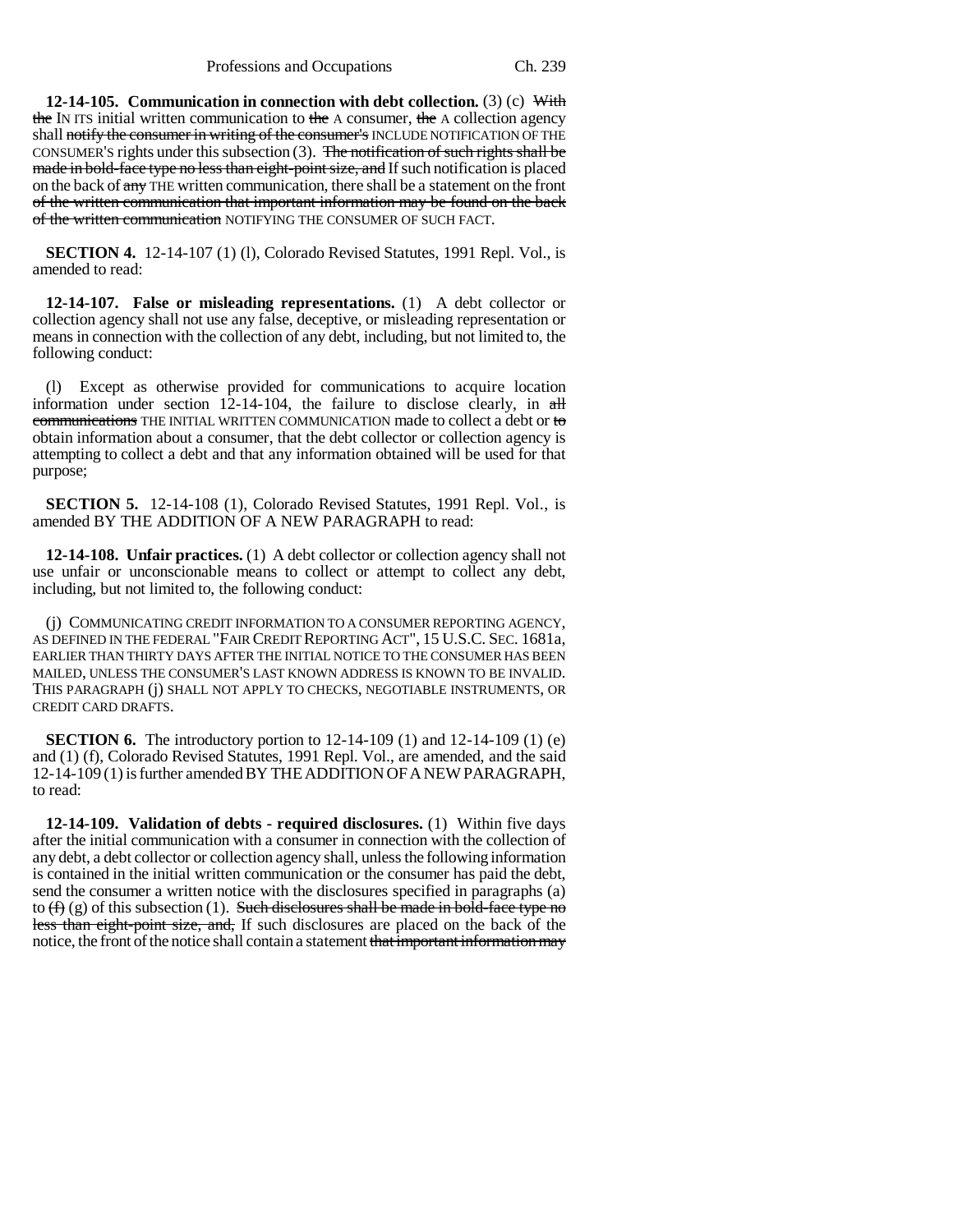be found on the back of the notice NOTIFYING CONSUMERS OF THAT FACT. Such disclosures shall state: the following:

(e) That upon the consumer's written request within the thirty-day period, the debt collector or collection agency will provide the consumer with the name and address of the original creditor, if different from the current creditor; and

(f) That collection agencies are regulated LICENSED by the collection agency board. in the department of law, with the current address of the department of law listed thereafter THE ADDRESS OF THE BOARD SHALL ALSO BE DISCLOSED. IF, HOWEVER, THE DEBT COLLECTOR IS A PERSON EMPLOYED BY THE DEPARTMENT OF ADMINISTRATION FOR THE PURPOSE OF COLLECTING DEBTS DUE TO THE STATE ON BEHALF OF ANOTHER STATE AGENCY, THE DISCLOSURE REQUIRED UNDER THIS PARAGRAPH (f) SHALL STATE THAT THE ACTIVITIES OF SUCH DEBT COLLECTOR ARE SUBJECT TO SECTIONS 12-14-104 TO 12-14-109, COLORADO REVISED STATUTES, AS CONTAINED IN THE "COLORADO FAIR DEBT COLLECTION PRACTICES ACT", THAT COMPLAINTS MAY BE FILED WITH THE EXECUTIVE DIRECTOR OF THE DEPARTMENT OF ADMINISTRATION, AND THAT DISCIPLINARY ACTIONS WILL BE SUBJECT TO THE RULES AND REGULATIONS OF THE STATE PERSONNEL SYSTEM.

(g) THAT CONSUMERS SHALL NOT SEND PAYMENTS TO THE COLLECTION AGENCY BOARD.

**SECTION 7.** 12-14-112, Colorado Revised Statutes, 1991 Repl. Vol., is amended to read:

**12-14-112. Deceptive forms.** (1) It is unlawful for any person to design, compile, and furnish any form knowing that such form would be used to create the false belief in a consumer that a person other than the creditor of such consumer is participating in the collection or in the attempted collection of a debt that such consumer allegedly owes such creditor when in fact such person is not so participating. For the purposes of this subsection (1), "person" means any individual, firm, corporation, or partnership.

(2) Any person firm, corporation, or partnership which WHO violates this section shall be liable to the same extent and in the same manner as a debt collector or collection agency is liable under section 12-14-113 for failure to comply with  $\alpha$ provision of this article.

(3) This section shall apply if the person firm, corporation, or partnership supplying or using the forms or the consumer receiving the forms is located within this state.

**SECTION 8.** 12-14-113 (1) and (7), Colorado Revised Statutes, 1991 Repl. Vol., are amended, and the said 12-14-113 is further amended BY THE ADDITION OF A NEW SUBSECTION, to read:

**12-14-113. Civil liability.** (1) In addition to administrative enforcement pursuant to section 12-14-114 and subject to section 12-14-134, and except as otherwise provided by this section, any debt collector or collection agency who fails to comply with any provision of this article with respect to any person A CONSUMER is liable to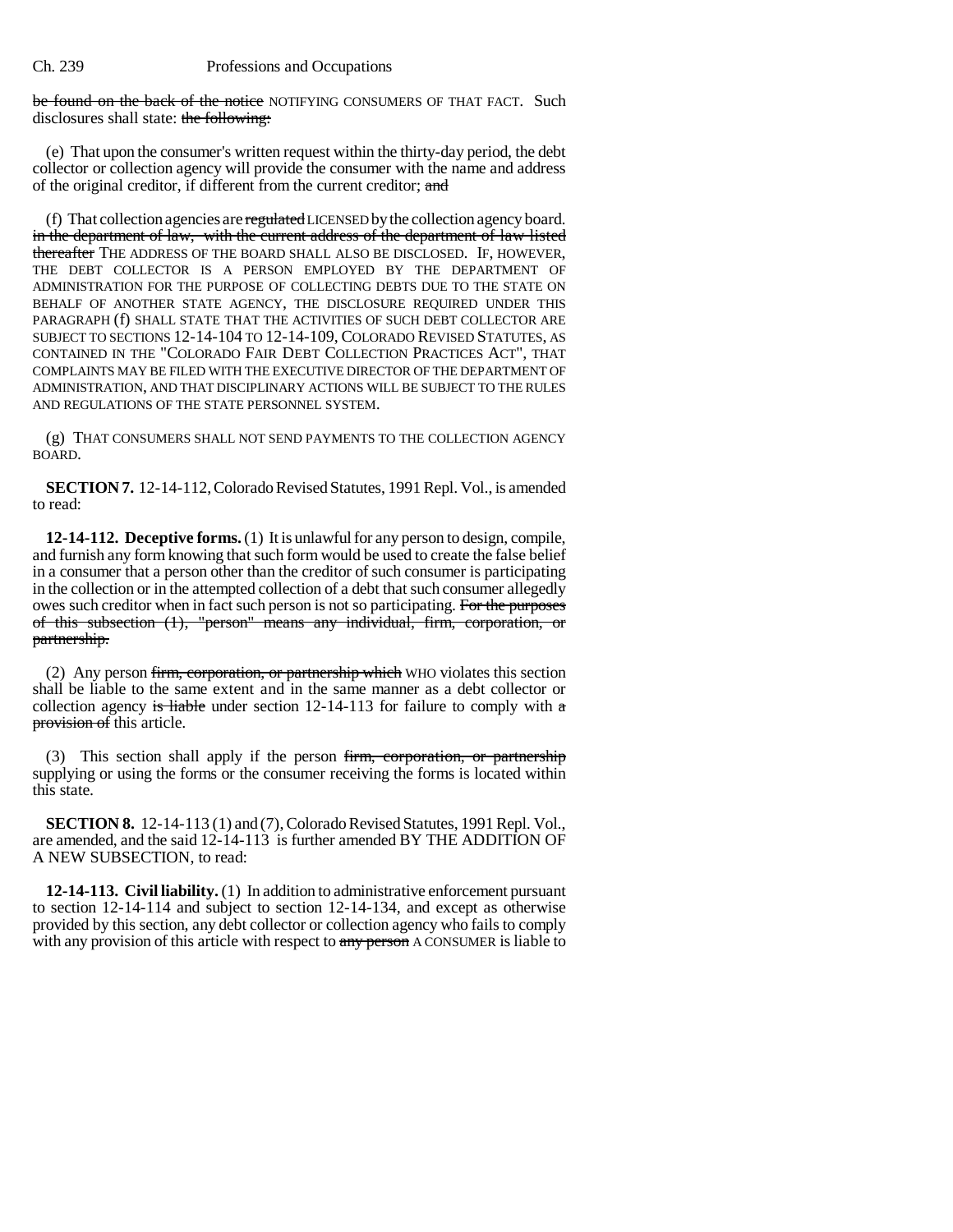such person CONSUMER in an amount equal to the sum of:

(a) Any actual damage sustained by such person CONSUMER as a result of such failure;

(b) (I) In the case of any action by an individual, such additional damages as the court may allow, but not to exceed one thousand dollars;

(II) In the case of a class action, such amount for each named plaintiff as could be recovered under subparagraph (I) of this paragraph (b) and such amount as the court may allow for all other class members, without regard to a minimum individual recovery, not to exceed five hundred thousand dollars or one percent of the net worth of the debt collector or collection agency, whichever is the lesser; and

(c) In the case of any successful action to enforce such liability, the costs of the action, together with such reasonable attorney fees as may be determined by the court. The court may award attorney fees to the defendant pursuant to part 1 of article 17 of title 13, C.R.S.

(1.5) IN THE CASE OF ANY UNSUCCESSFUL ACTION BROUGHT UNDER THIS SECTION, THE PLAINTIFF SHALL BE LIABLE TO EACH DEFENDANT IN AN AMOUNT EQUAL TO THAT DEFENDANT'S COST INCURRED IN DEFENDING THE ACTION, TOGETHER WITH SUCH REASONABLE ATTORNEY FEES AS MAY BE DETERMINED BY THE COURT.

(7) Notwithstanding subsection (1) of this section, harassment of the employer or the family of a debtor CONSUMER shall be considered an invasion of privacy and a civil action may be brought thereon which is not subject to the damage limitations of the said subsection  $(1)$ .

**SECTION 9.** 12-14-114, Colorado Revised Statutes, 1991 Repl. Vol., is amended to read:

**12-14-114. Administrative enforcement.** Compliance with this article shall be enforced by the board. The board has power to make reasonable rules and regulations for the administration and enforcement of this article, including standards of conduct for licensees and registrants AND COLLECTION NOTICES AND FORMS. The board shall be subject to the provisions of section 24-5-101, C.R.S.

**SECTION 10.** 12-14-115, Colorado Revised Statutes, 1991 Repl. Vol., is amended to read:

**12-14-115. License - registration - unlawful acts.** (1) It is unlawful for any person firm, corporation, or partnership to:

(a) Conduct THE BUSINESS OF a collection agency or branch office of a collection agency, or engage in the business of collecting claims for others, or soliciting the right to collect, or receive payment for another of any claim, or advertise or solicit, either in print, by letter, in person, or otherwise, the right to make collection or obtain payment of any claim DEBT on behalf of another without having obtained a license under this article; or to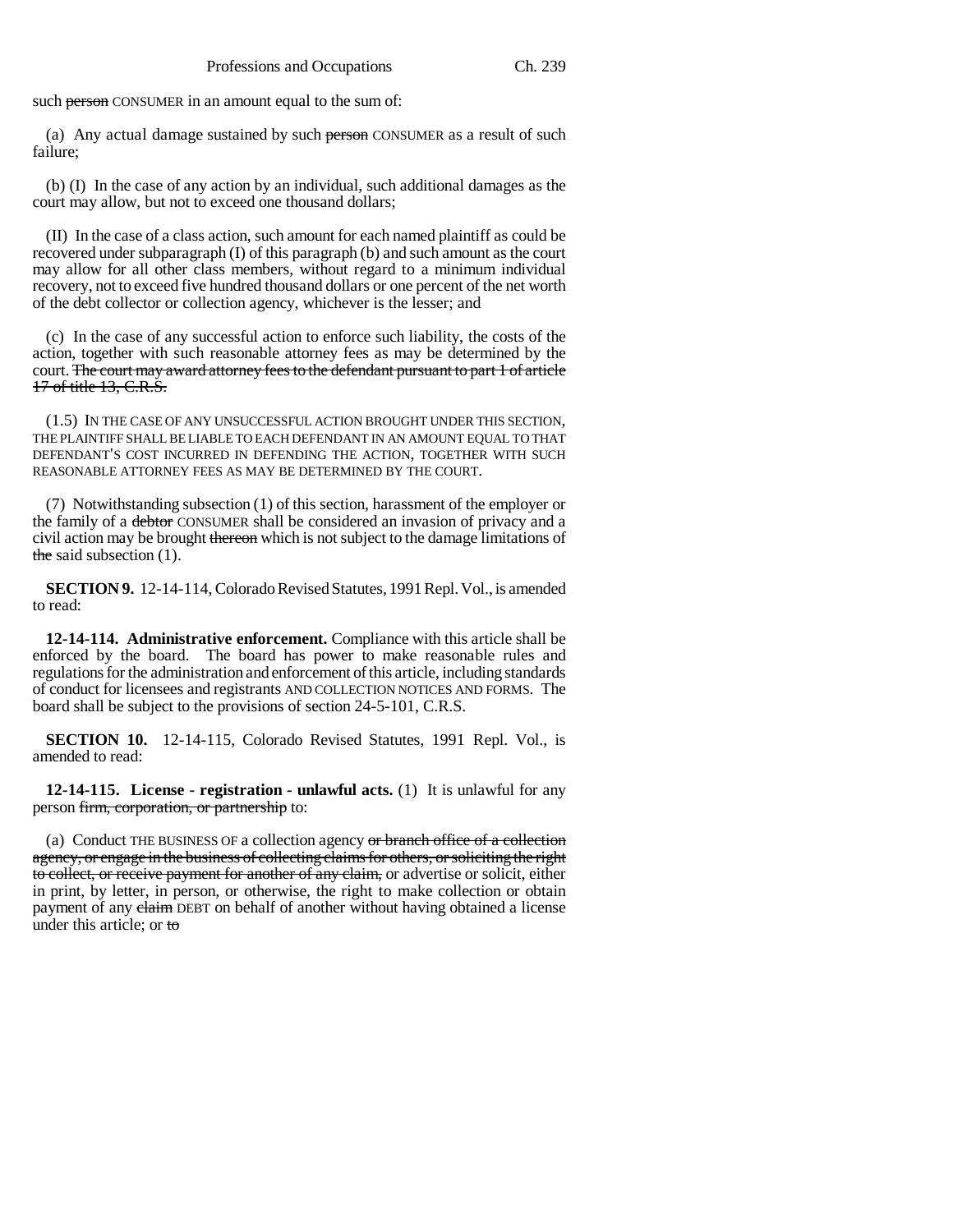(b) Conduct the business of a collection agency under any name other than that under which licensed.

(2) It is unlawful for any person to act as a solicitor without  $a$  valid registration as a solicitor BEING REGISTERED under this article.

(3) It is unlawful for any person to act as a collections manager or a debt collector without a valid registration as a debt collector BEING REGISTERED under this article.

(3.5) IT IS UNLAWFUL FOR A PERSON TO ACT AS A COLLECTIONS MANAGER WITHOUT HAVING COMPLIED WITH SECTIONS 12-14-119 AND 12-14-122.

(4) It is unlawful for any person firm, corporation, or partnership to employ any person as a solicitor, collections manager, or debt collector under this article without a valid registration certificate COMPLYING WITH THIS SECTION.

**SECTION 11.** 12-14-116 (2) and (3), Colorado Revised Statutes, 1991 Repl. Vol., are amended to read:

**12-14-116. Collection agency board - created.** (2) No person shall be appointed as a member of such board unless he SUCH PERSON is a bona fide resident of the state of Colorado. EFFECTIVE JULY 1, 1995, BOARD APPOINTMENTS SHALL ENSURE THAT three members of the board shall have been engaged in the collection business within the state of Colorado, either as COLLECTIONS MANAGERS, owners, partners, or officers of a corporation, for a period of at least five years immediately prior to their appointment. Two members of the board shall be representatives of the general public and not engaged in the collection business.

(3) Each member of the board shall be allowed a per diem compensation of fifty dollars and his actual expenses for each day of active service, payable from the moneys appropriated to the board.

**SECTION 12.** 12-14-117 (2), (3), and (4), Colorado Revised Statutes, 1991 Repl. Vol., are amended to read:

**12-14-117. Powers and duties of the executive director.** (2) The executive director is authorized to develop any examination required for the administration of this article and to determine the amount of any examination fee. He THE EXECUTIVE DIRECTOR shall offer each such examination at least twice a year, or MORE FREQUENTLY if demand warrants, at more frequent intervals. He AND shall establish a passing score for each examination which reflects a minimum level of competency.

(3) The executive director is authorized to approve or deny any application submitted pursuant to this article and to issue any license or certificate of registration authorized by this article.

(4) Any complaint received by the executive director regarding violations of the "Colorado Fair Debt Collection Practices Act" THIS ARTICLE by an attorney shall be forwarded to the supreme court grievance committee COURT'S DISCIPLINARY COUNSEL.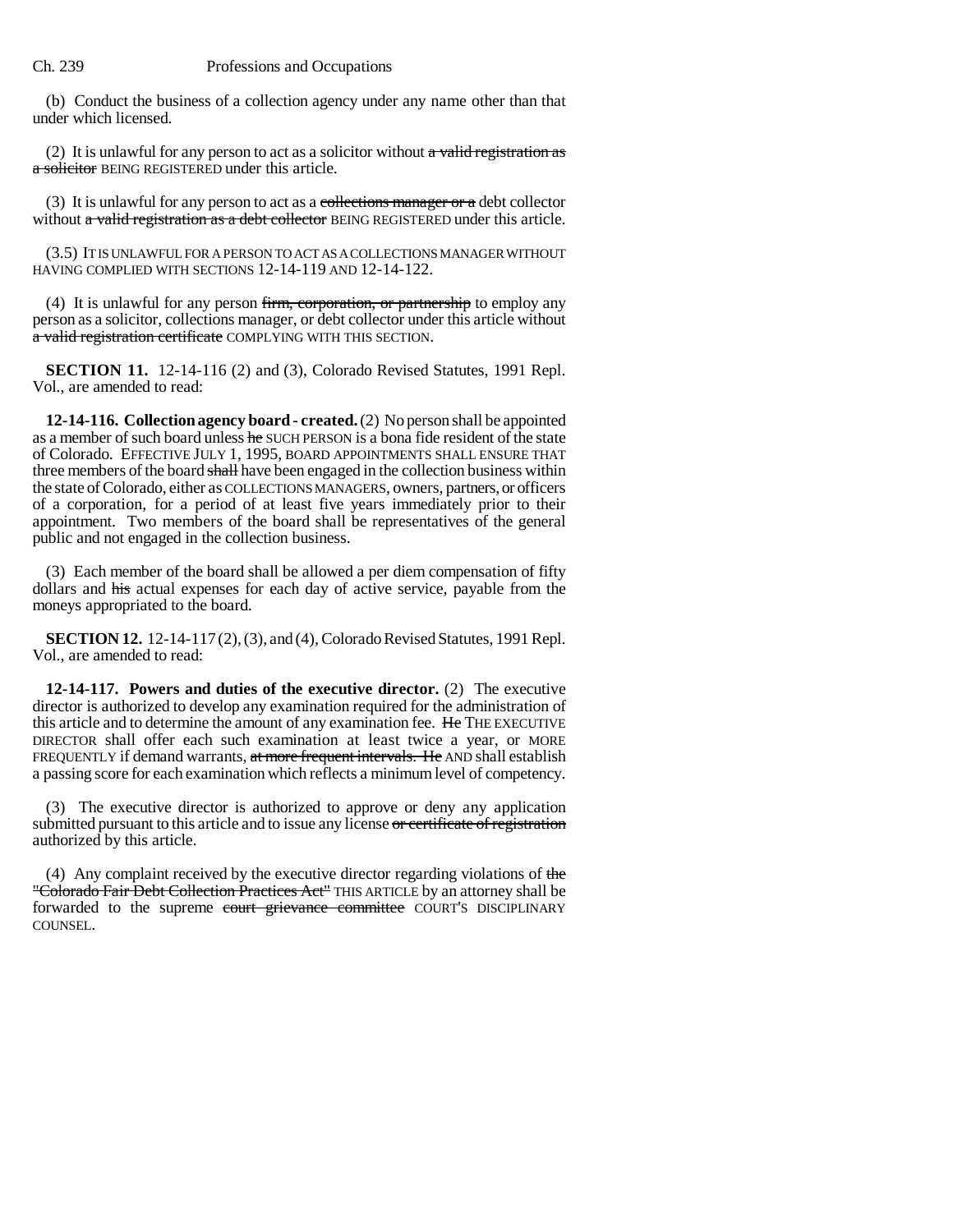**SECTION 13.** 12-14-118, Colorado Revised Statutes, 1991 Repl. Vol., is amended to read:

**12-14-118. Collection agency license - required.** Any person firm, corporation, or partnership acting as a collection agency must possess a valid license issued by the executive director in accordance with this article and any rules and regulations adopted pursuant thereto.

**SECTION 14.** 12-14-119 (1) (a), the introductory portion to 12-14-119 (1) (b) (I), 12-14-119 (1) (b) (I) (A), (1) (c), (2) (c), the introductory portions to 12-14-119 (2) (d), (2) (d) (II), (2) (d) (III), and 12-14-119 (2) (d) (IV), (3), (4), and (6), Colorado Revised Statutes, 1991 Repl. Vol., are amended, and the said 12-14-119 is further amended BY THE ADDITION OF A NEW SUBSECTION, to read:

**12-14-119. Collection agency license - requirements - application - fee expiration.** (1) As requisites for licensure, the applicant for a collection agency license shall:

(a) (I) Be owned by, or shall employ as the COLLECTIONS manager or  $\pi s$  an executive officer of the agency at least one individual who has been engaged in a responsible position in an established collection agency for a period of at least two years. except that

(II) NOTWITHSTANDING THE REQUIREMENTS OF SUBPARAGRAPH (I) OF THIS PARAGRAPH (a), the board is authorized to MAY substitute other business experience for this requirement SUCH REQUIREMENTS where such business experience has provided comparable experience in collections. and

(b) (I) For each office of the agency, Employ a collections manager who shall:

(A) If he is hired by a collection agency on or after July 1, 1990, pass a written examination administered by the executive director, UNLESS SUCH PERSON WAS APPROVED BY THE COLLECTION AGENCY BOARD AS COLLECTIONS MANAGER BEFORE JULY 1, 1990, AND HAS SINCE BEEN CONTINUOUSLY EMPLOYED BY A LICENSED COLLECTION AGENCY IN THIS STATE.

(c) For each office of the agency, File a bond in the amount and manner specified in section 12-14-124;

(2) Each applicant for a collection agency license shall submit an application providing all information in the form and manner the executive director shall designate, including, but not limited to:

(c) If a corporation, the name of the shareholder and the number of shares held by any shareholder owning ten percent or more of the stock; AND

(d) For any of the principals AND THE COLLECTIONS MANAGER of the applicant:

(II) The denial, revocation, or suspension of any license issued to any collection agency which employed the principal or which OR was owned by the principal SUCH PERSONS, in whole or in part, directly or indirectly, and a statement of the principal's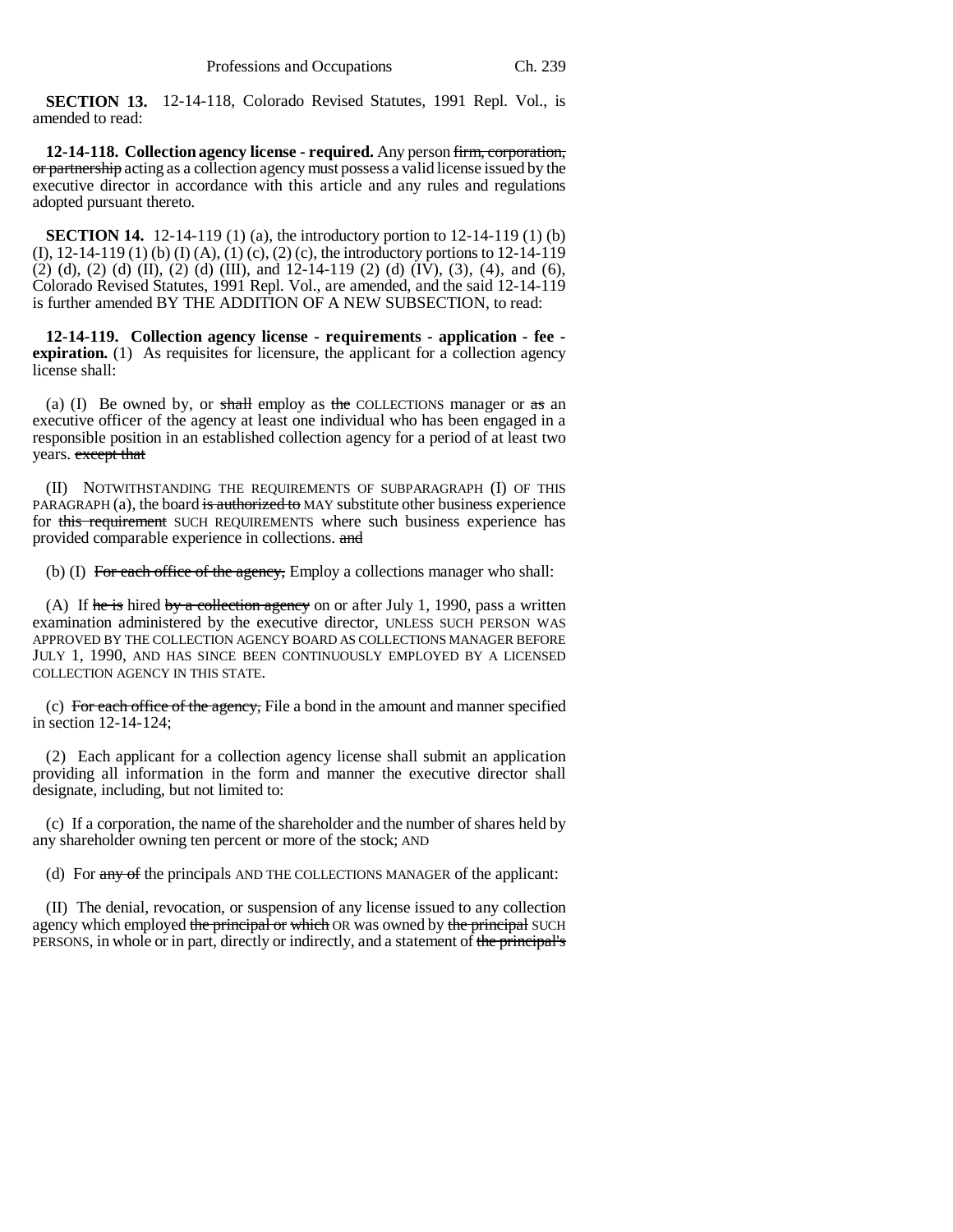THEIR position and authority at that SUCH collection agency:

(III) The taking of any other disciplinary or adverse action or the existence of any outstanding complaints against any collection agency which employed the principal or which OR was owned in whole or in part, directly or indirectly, by the principal SUCH PERSONS, and a statement of the principal's THEIR position and authority at that SUCH collection agency:

(IV) The denial, suspension or revocation TERMINATION OF APPROVAL of any certificate of registration issued COLLECTIONS MANAGER under this article, or any other disciplinary or adverse action taken against the applicant, or principal, OR COLLECTIONS MANAGER by the board or  $\frac{1}{2}$  by any other jurisdiction.

(3) At the time the application is submitted, the applicant shall pay a nonrefundable investigation fee in an amount TO BE determined by the board. A separate investigation fee shall not be required for branch offices.

(4) When the executive director approves the application, the applicant shall pay a nonrefundable license fee in an amount TO BE determined by the board. The applicant shall pay a separate license fee for each branch office operated by the collection agency.

(6) If the AN application is submitted or approved after January  $\pm$  APPROVED BETWEEN JANUARY 1 AND JUNE 30 in any year, the license fee for the remainder of that licensing year shall be one-half the license fee determined by the board.

(7) A COLLECTION AGENCY MUST OBTAIN A LICENSE FOR ITS PRINCIPAL PLACE OF BUSINESS, BUT ITS BRANCH OFFICES, IF ANY, NEED NOT OBTAIN SEPARATE LICENSES. A COLLECTION AGENCY WITH BRANCH OFFICES MUST NOTIFY THE EXECUTIVE DIRECTOR IN WRITING OF THE LOCATION OF EACH BRANCH OFFICE WITHIN THIRTY DAYS AFTER THE BRANCH OFFICE COMMENCES BUSINESS.

**SECTION 15.** 12-14-120 (5), Colorado Revised Statutes, 1991 Repl. Vol., is repealed as follows:

**12-14-120. License - issuance - grounds for denial - appeal - contents.** (5) The license issued for each branch office shall bear on its face in conspicuous type the words "branch office" and shall bear the address of the branch office only, but in all other respects shall be the same as any license issued to a licensee.

**SECTION 16.** 12-14-122 (1) (a), (2) (c), and (3) (a), Colorado Revised Statutes, 1991 Repl. Vol., are amended to read:

**12-14-122. Collection agency license - notification of change and reapplication requirements.** (1) (a) Upon any of the following changes, the licensee shall notify the executive director in writing of said SUCH change within thirty days thereafter AFTER ITS OCCURRENCE:

(I) Change of business name or address;

(II) If a corporation, change in ownership of ten or more percent but less than fifty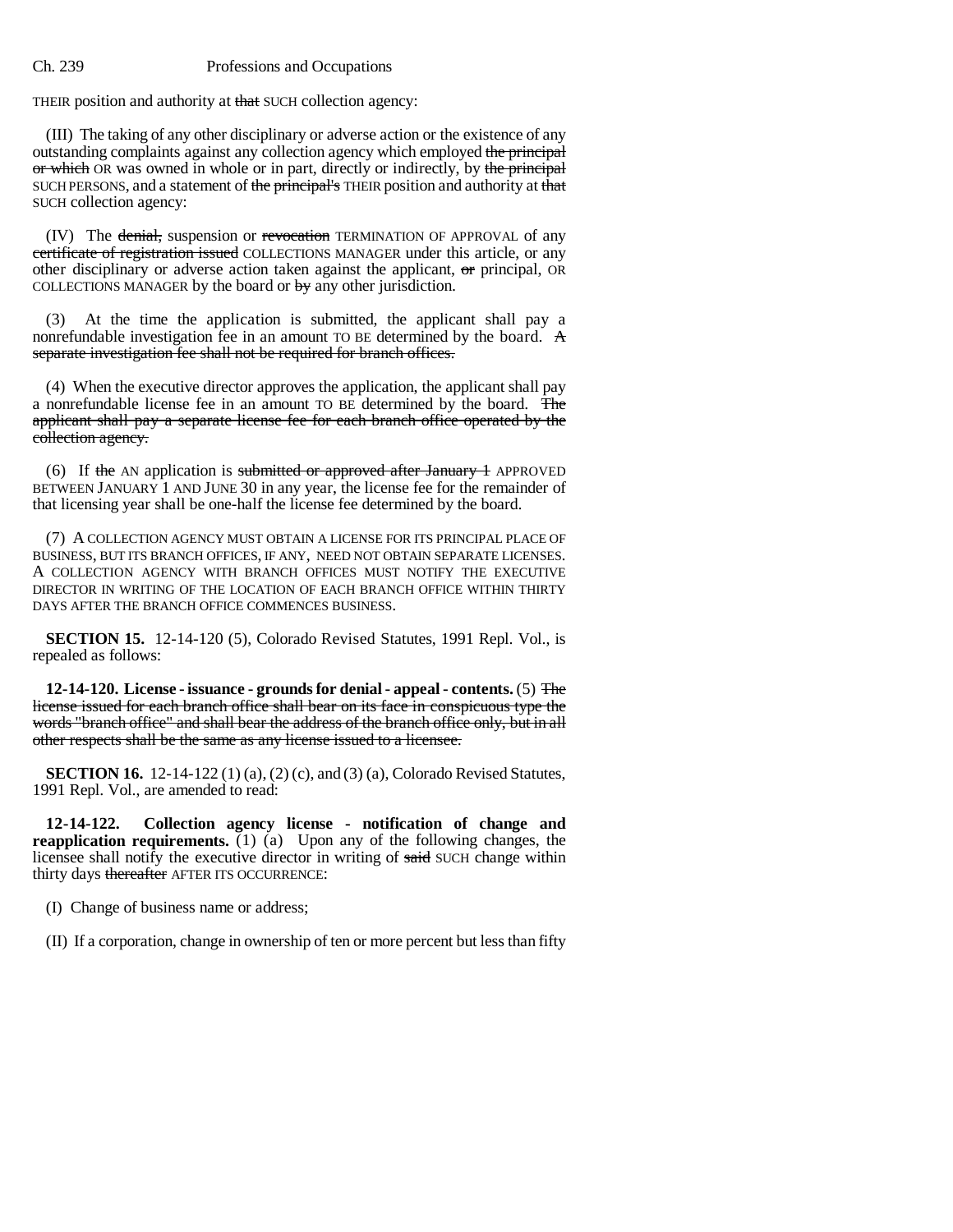percent of the corporate stock.

(2) (c) The changes which require a new license application are:  $\frac{1}{\text{as follows}}$ :

(I) In a sole proprietorship or partnership, any change in the persons owning the collection agency;

(II) In a corporation, any change of ownership of fifty percent or more of the stock in any one transaction or a cumulative change of ownership of fifty percent or more from the date of the issuance of the license or from the date of the latest renewal of the license;

(III) Any change of ownership structure, including but not limited to a change to or from a sole proprietorship, partnership, or corporation. NO INVESTIGATION FEE SHALL BE REQUIRED IN THE EVENT OF SUCH A CHANGE AND THE APPLICATION REQUIRED MAY BE MORE ABBREVIATED THAN THAT REQUIRED FOR AN INITIAL LICENSE, AS DETERMINED BY THE EXECUTIVE DIRECTOR.

(3) (a) Upon a change of collections manager, the licensee shall notify the executive director in the form and manner he shall designate DESIGNATED BY THE EXECUTIVE DIRECTOR. THE LICENSEE SHALL APPOINT A NEW COLLECTIONS MANAGER within thirty days of said SUCH change.

**SECTION 17.** The introductory portion to 12-14-123 (1) and 12-14-123 (1) (a), Colorado Revised Statutes, 1991 Repl. Vol., are amended, and the said 12-14-123 (1) is further amended BY THE ADDITION OF A NEW PARAGRAPH, to read:

**12-14-123. Duties of collection agencies.** (1) A collection agency LICENSEE shall:

(a) Maintain, at all times, liquid assets in the form of eash or deposit accounts in the total sum of not less than two thousand five hundred dollars more than all sums due and owing to clients;

(f) BE RESPONSIBLE, PURSUANT TO THIS ARTICLE, FOR VIOLATIONS OF THIS ARTICLE THAT ARE CAUSED BY ITS COLLECTIONS MANAGER, DEBT COLLECTORS, OR SOLICITORS.

**SECTION 18.** 12-14-124, Colorado Revised Statutes, 1991 Repl. Vol., is amended to read:

**12-14-124. Bond.** (1) Each licensee shall maintain at all times and each applicant shall file, prior to the issuance of any license to such applicant, a bond in the sum of eight TWELVE thousand dollars plus an additional two thousand dollars for each ten thousand dollars or part thereof by which the average monthly sums remitted or owed to clients during the previous year exceed fifteen thousand dollars; OR, IN THE ALTERNATIVE, AN APPLICANT OR LICENSEE SHALL PRESENT EVIDENCE OF A SAVINGS ACCOUNT, DEPOSIT, OR CERTIFICATE OF DEPOSIT OF THE SAME SUM AND MEETING THE REQUIREMENTS OF SECTION 11-35-101, C.R.S. The total amount of the bond SHALL not to exceed twenty thousand dollars AND SHALL BE in favor of the attorney general of the state of Colorado for use of the people of the state of Colorado and the collection agency board. or shall present evidence of a savings account, deposit, or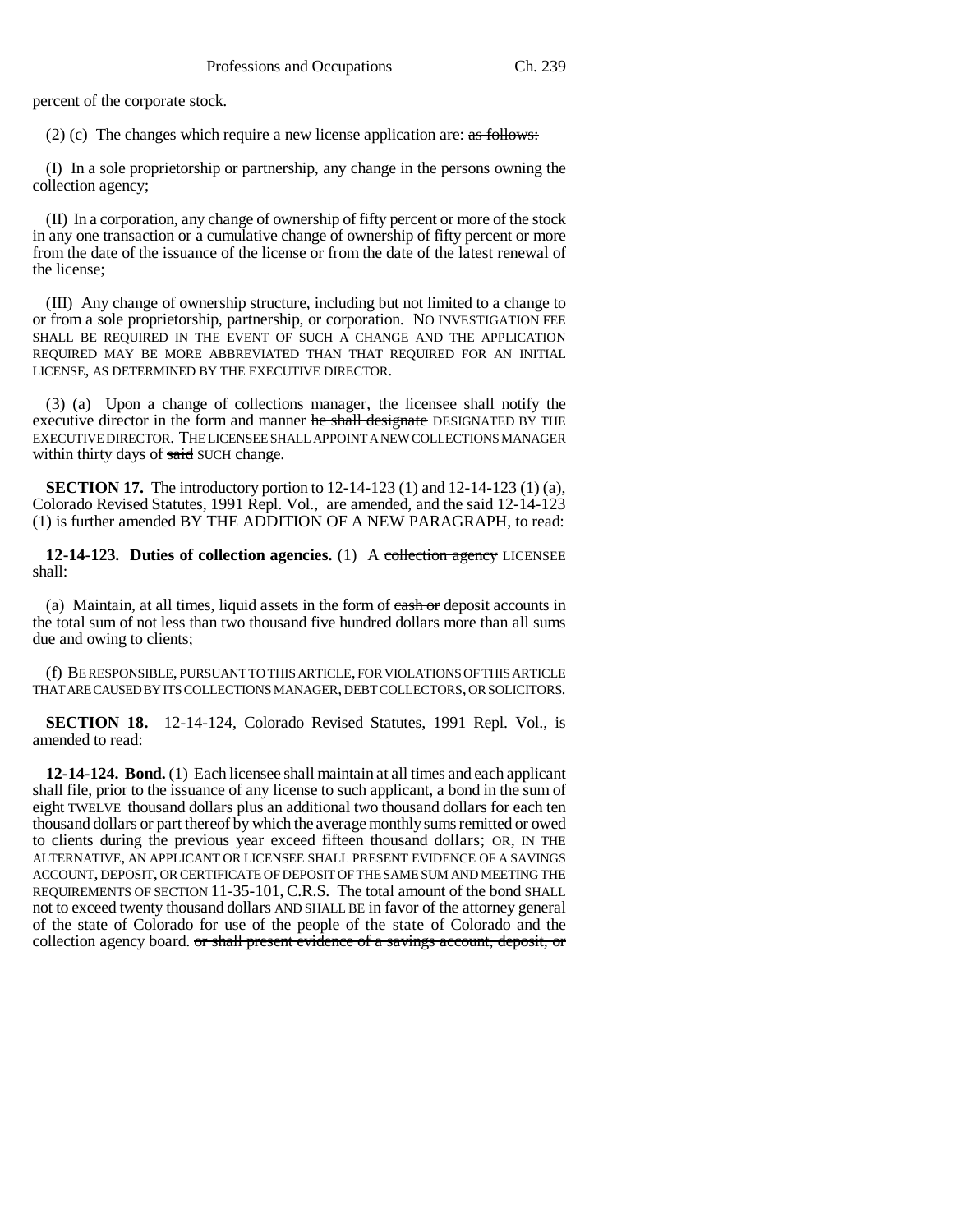certificate of deposit of the same sum and meeting the requirements of section 11-35-101, C.R.S. Such bond shall be executed by the applicant OR LICENSEE as principal and by a corporation which is licensed by the commissioner of insurance to transact the business of fidelity and surety insurance as surety. If any such surety, during the life of the bond, cancels the bond OR REDUCES THE PENAL SUM OF THE BOND, it immediately shall notify the board which IN WRITING. THE BOARD shall give notice to the licensee that his THE bond is HAS BEEN cancelled OR REDUCED and that his THE LICENSEE'S license will be revoked unless a new OR INCREASED bond with proper sureties is filed within thirty days AFTER THE DATE THE BOARD RECEIVED THE NOTICE, OR ON SUCH LATER DATE AS IS STATED IN THE SURETY'S NOTICE.

(2) The bond shall be conditioned INCLUDE A CONDITION that the licensee SHALL, upon demand in writing made by the board, will pay over to said board for the use of any claimant CLIENT from whom any claim DEBT is taken or received for collection by said licensee, the proceeds of such collection, plus any additional amounts incurred by the board in the investigation of claims against the bond, less the charges for collection in accordance with the terms of the agreement made between said licensee and said claimant THE CLIENT.

(3) Any claimant A CLIENT may file with such THE board a duly verified claim as to money due such claimant CLIENT for money collected by any A licensee. The board shall consider such claim after written notice of such complaint to the licensee and surety, giving the time and place of hearing thereon, and, if such claim is found to be correct and unpaid, the board shall make a demand upon the licensee on such bond or the surety for the claim and an amount including investigation costs, and, if not paid, shall bring action on such bond in any court of record within the state of Colorado. Nothing in this section shall preclude the board from making a demand on both the licensee and the surety IF THE BOARD MAKES A PRELIMINARY IF THE BOARD MAKES A PRELIMINARY DETERMINATION THAT A CLAIM MEETS THE REQUIREMENTS OF THIS SECTION IT SHALL MAKE A DEMAND FOR THE AMOUNT CLAIMED. SUCH DEMAND MAY BE MADE ON THE LICENSEE, THE SURETY, OR BOTH.

(4) If a receiver has been appointed by any court of competent jurisdiction in the state of Colorado to take charge of the assets of any licensee, such receiver, upon the written consent of the board, first had and obtained, may make demand for and receive payment on said bond from the surety on such bond of said licensee and, upon order of court first had and obtained, may bring suit upon said bond in the name of such receiver, without joining the board as a party to said action.

(5) In case any claimant IF A CLIENT has filed a duly verified claim with said THE board, and the board WHICH has refused to make demand upon the licensee or surety, said claimant THE CLIENT may bring suit against the licensee or surety on said THE bond for the recovery of money due such claimant from such licensee without assignment of such bond to such claimant THE CLIENT. Nothing in this section shall preclude a claimant CLIENT from making a demand on both the licensee and the surety.

 $(6)$  (a) Said bond shall be conditioned INCLUDE A CONDITION that said THE licensee SHALL, upon written demand, will turn over to claimant THE CLIENT any and all notes, valuable papers, or evidence of indebtedness which may have been deposited with said licensee by any such claimant THE CLIENT, but such licensee shall not be required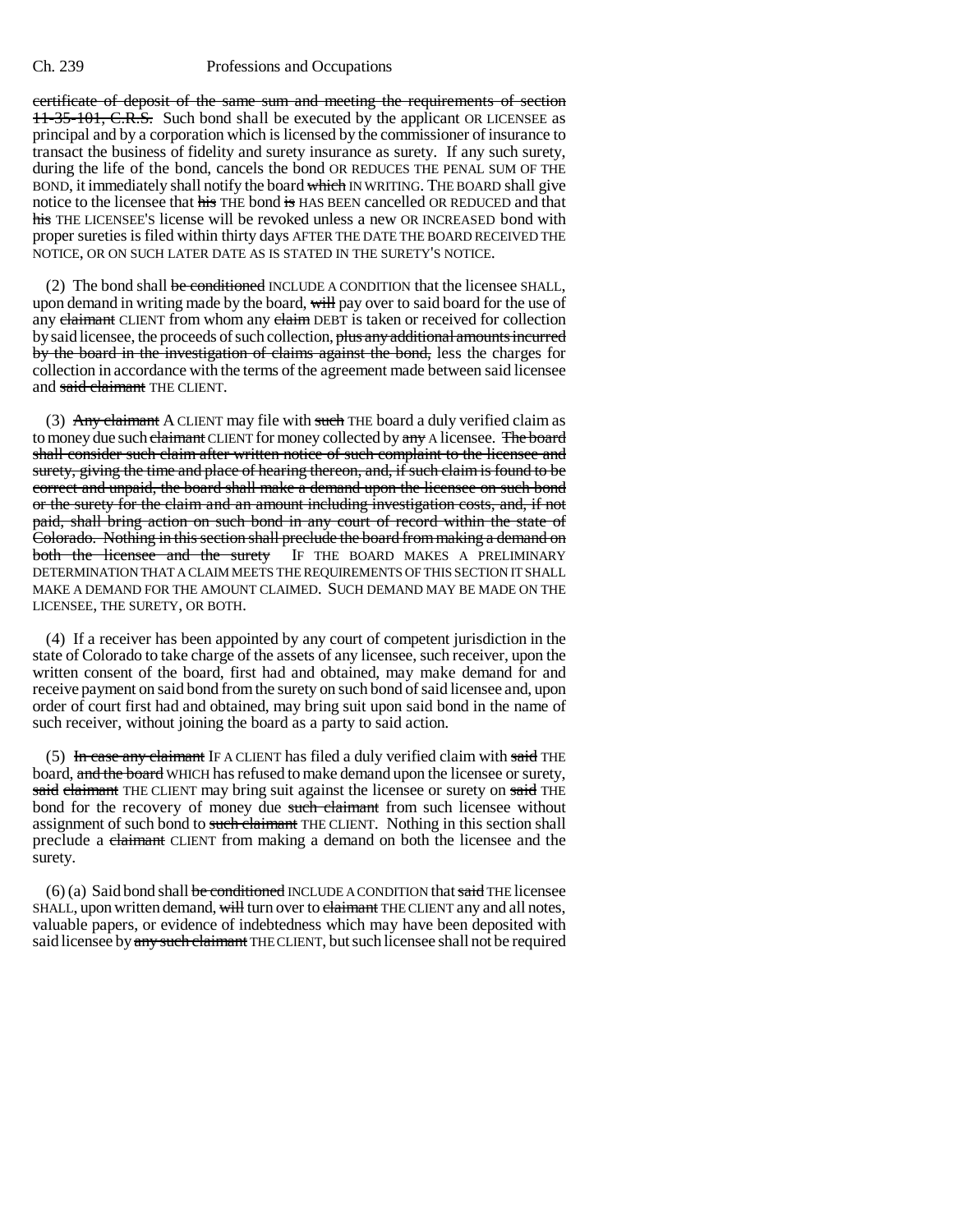to return any such papers, notes, or evidence of indebtedness on claims DEBTS in process of collection, unless reimbursed by claimant THE CLIENT for the services performed on the claim DEBT so evidenced.

(b) "Claims DEBTS in process of collection" means any claims DEBTS which have been in said licensee's hands for less than nine months, elaims DEBTS on which payments are being made, or on which payments have been promised, claims DEBTS on which suit has been brought, and claims which have been forwarded to any other collection agency or attorney.

(7) Such bond shall cover all matters placed with said licensee during the term of the license granted and any renewal, thereof except as provided in this section. Such bond may be enforced in the manner provided for the enforcement of bonds and undertakings in special proceedings by the board, or DESCRIBED IN THIS SECTION, by a receiver appointed to take charge of the assets of any licensee, or by any claimant in case of refusal of CLIENT IF the board REFUSES to act. The aggregate liability of the surety, for any and all claims and costs of investigation, which may arise under such bond, shall in no event NOT exceed the penalty of such bond.

(8) Any licensee, at any time, may file a new bond with the board. Any surety may file with the board notice of his withdrawal as surety on the bond of any licensee. Upon filing of such new bond or on expiration of thirty days after the filing of notice of withdrawal as surety by the surety, the liability of the former surety for all future acts of the licensee shall terminate, except as provided in subsection (9) of this section. The board shall cancel the bond given by any surety company upon being advised its license to transact the business of fidelity and surety insurance has been revoked by the commissioner of insurance and shall notify the licensee.

(9) No action shall be brought upon any bond required to be given and filed, after the expiration of two years from the SURRENDER, revocation, or expiration of the license issued thereunder. After the expiration of said period of two years, all liability of the surety upon the said bond shall cease if no action has been commenced upon said bond before the expiration of the period.

(10) In lieu of an individual surety bond, the executive director may authorize a blanket bond covering qualifying licensees in the sum of two million dollars in favor of the attorney general of the state of Colorado for use of the people of the state of Colorado and the collection agency board. Each new and renewal applicant shall pay a fee in an amount determined by the executive director to offset the applicant's share of the blanket bond. Conditions and procedures regarding the bond shall be as set forth in this section for individual bonds.

**SECTION 19.** 12-14-125, Colorado Revised Statutes, 1991 Repl. Vol., is amended to read:

**12-14-125. Debt collectors - registration required.** (1) EACH LICENSEE SHALL REGISTER WITH THE EXECUTIVE DIRECTOR any person acting as a debt collector must possess a certificate of registration issued by the executive director in accordance with this article and any rules and regulations adopted pursuant thereto. FOR SUCH LICENSEE. SUCH REGISTRATION SHALL BE MADE WITHIN FIFTEEN DAYS AFTER THE DEBT COLLECTOR IS EMPLOYED AND UPON THE RENEWAL OF EACH COLLECTION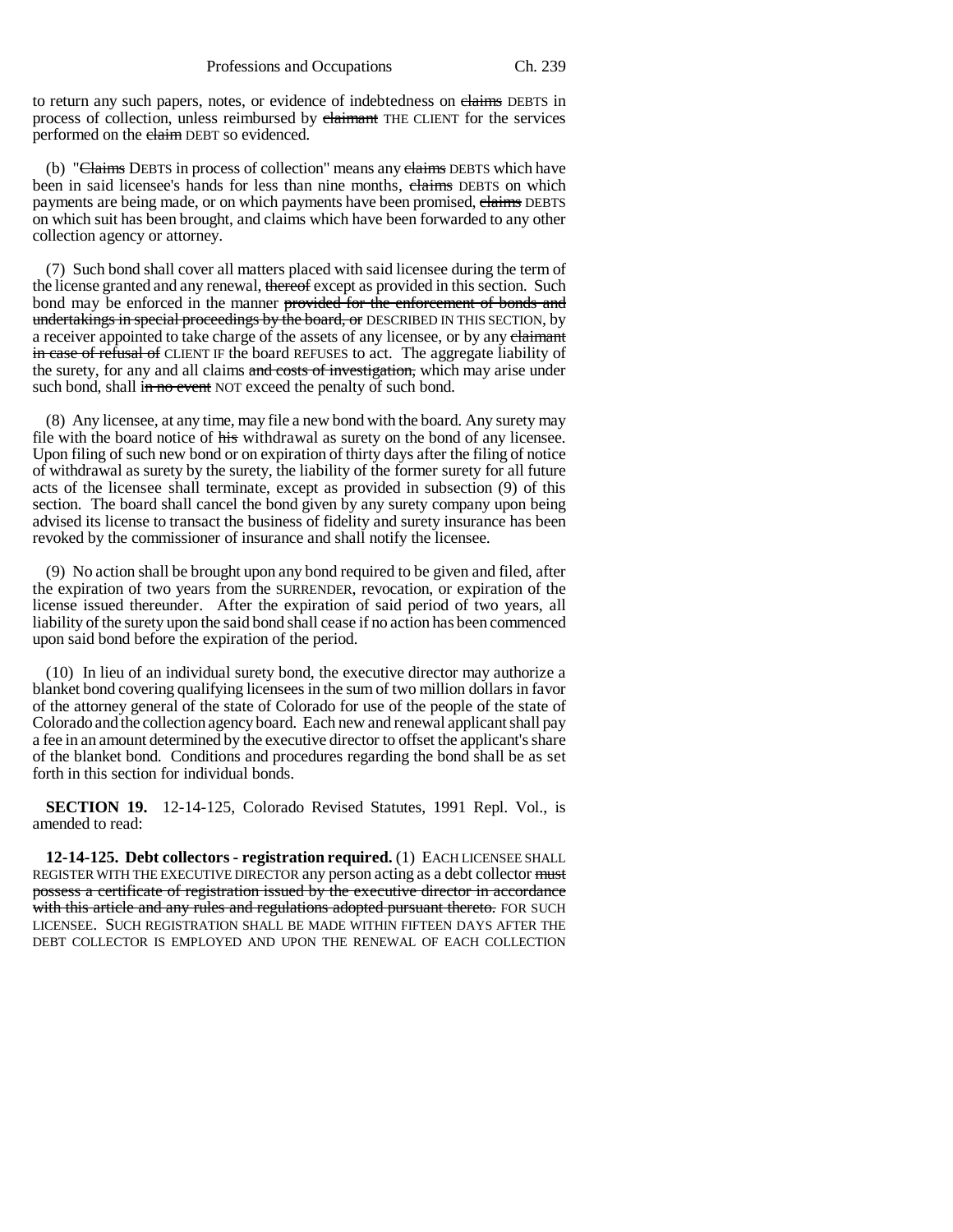AGENCY LICENSE. THE DEBT COLLECTOR'S HOME ADDRESS, HOME TELEPHONE NUMBER, AND SOCIAL SECURITY NUMBER SHALL NOT BE OPEN TO PUBLIC INSPECTION UNDER ARTICLE 72 OF TITLE 24, C.R.S. EACH INITIAL AND RENEWAL REGISTRATION SHALL BE ACCOMPANIED BY A FEE ESTABLISHED BY THE EXECUTIVE DIRECTOR.

(2) Any person acting as a collections manager shall register with the executive director as a debt collector and must possess a certificate of registration as a debt collector.

**SECTION 20.** 12-14-126, Colorado Revised Statutes, 1991 Repl. Vol., is amended to read:

**12-14-126. Solicitor - registration required.** EACH LICENSEE SHALL REGISTER WITH THE EXECUTIVE DIRECTOR any person acting as a solicitor must possess a certificate of registration issued by the executive director in accordance with this article and any rules and regulations adopted pursuant thereto. FOR SUCH LICENSEE. SUCH REGISTRATION SHALL BE MADE WITHIN FIFTEEN DAYS AFTER SUCH PERSON IS EMPLOYED AND UPON THE RENEWAL OF EACH COLLECTION AGENCY LICENSE. EACH INITIAL AND RENEWAL REGISTRATION SHALL BE ACCOMPANIED BY A FEE ESTABLISHED BY THE EXECUTIVE DIRECTOR.

**SECTION 21.** 12-14-127, Colorado Revised Statutes, 1991 Repl. Vol., is repealed as follows:

**12-14-127. Debt collectors and solicitors - certificates of registration application - expiration - notification of change required.** (1) Each applicant for a certificate of registration as a debt collector or solicitor shall submit an application to the executive director in the form and manner he shall require and shall pay a registration fee in an amount determined by the board.

(2) Each certificate issued pursuant to this section shall expire on the third July 1 following the date of its issuance.

(3) (a) On or before June 15 of the final year of the certificate, the holder of the certificate shall submit an application for a new certificate in the form and manner designated by the executive director and shall pay the registration fee.

(b) If the application or the fee is not postmarked on or before June 15 of the final year, a penalty fee of one-half the registration fee shall be assessed and added to the registration fee and shall be paid by the applicant before a new certificate is issued.

(c) If the application or the total fee is not postmarked by July 15, the registration of the debt collector or solicitor shall terminate automatically.

(4) Each holder of a certificate shall be required to report to the executive director, in the form and manner he shall designate, any change to the information provided in the application for certificate or in any such reports previously submitted, within thirty days of such change.

**SECTION 22.** 12-14-128 (1) and (4), Colorado Revised Statutes, 1991 Repl. Vol., are amended to read: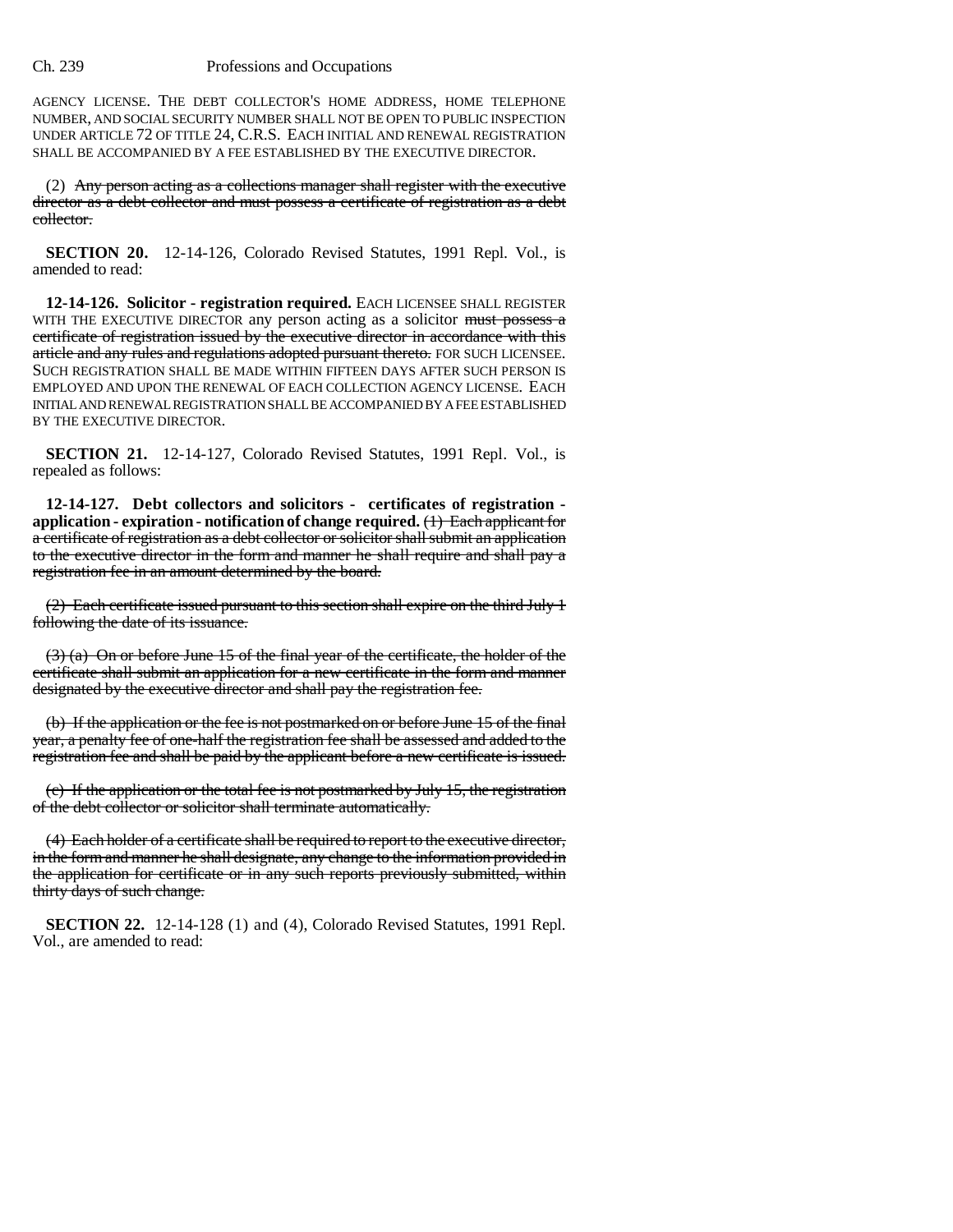**12-14-128. Unlawful acts.** (1) In addition to the unlawful acts specified in sections 12-14-112 and 12-14-115, it is unlawful and a violation of this article for any person: firm, corporation, or partnership:

(a) To refuse or fail to comply with section 12-14-104, 12-14-105, 12-14-106, 12-14-107, 12-14-108, 12-14-109, 12-14-110, 12-14-118, 12-14-119 (1), 12-14-123 (1) (b), (1) (c), (1) (d), (1) (e), or (2), 12-14-125, or 12-14-126;

(b) To aid or abet any person firm, corporation, or partnership operating or attempting to operate in violation of any provision of this article, including but not limited to section 12-14-115; except that nothing in this article shall prevent any licensed collection agency from accepting, as forwardee, claims for collection from any collection agency or attorney whose place of business is outside this state;

(c) To recover or attempt to recover treble damages for any check, draft, or order not paid on presentment without complying with the provisions of section 13-21-109, C.R.S.

(4) It is unlawful and a violation of this article for any licensee, collections manager, debt collector, or solicitor:

(a) To refuse or fail to comply with any rule and regulation adopted pursuant to this article or any lawful order of the board or executive director; or

(b) To aid or abet any person firm, corporation, or partnership in such refusal or failure.

**SECTION 23.** 12-14-129, Colorado Revised Statutes, 1991 Repl. Vol., is amended to read:

**12-14-129. Criminal penalties.** Any person firm, corporation, or partnership who violates any provision of section  $12-14-128$   $(1)$ ,  $(2)$ ,  $(3)$ , or  $(4)$  commits a class 1 misdemeanor and shall be punished as provided in section 18-1-106, C.R.S.

**SECTION 24.** 12-14-130 (1), (2), (3), (4), (9), and (10), Colorado Revised Statutes, 1991 Repl. Vol., are amended to read:

**12-14-130. Complaint - investigations - powers of the board - sanctions.** (1) Upon the filing with the board by any interested person of a written complaint charging any person firm, corporation, or partnership with a violation of any provision of this article, any rule or regulation adopted pursuant to this article, or any lawful order of the board, the board shall conduct an investigation thereof.

(2) The board may, on its own motion, conduct an investigation of the conduct of any person firm, corporation, or partnership concerning compliance with this article.

(3) If any licensee or registrant ONE OF ITS PRINCIPALS OR COLLECTIONS MANAGERS is convicted of or enters a plea of guilty or nolo contendere to any crime specified in part 4 of article 4 or in part 1, 2, 3, 5, or 7 of article 5 of title 18, C.R.S., or to any similar crime under the jurisdiction of any federal court or court of another state, said conviction or plea shall constitute grounds for disciplinary action under this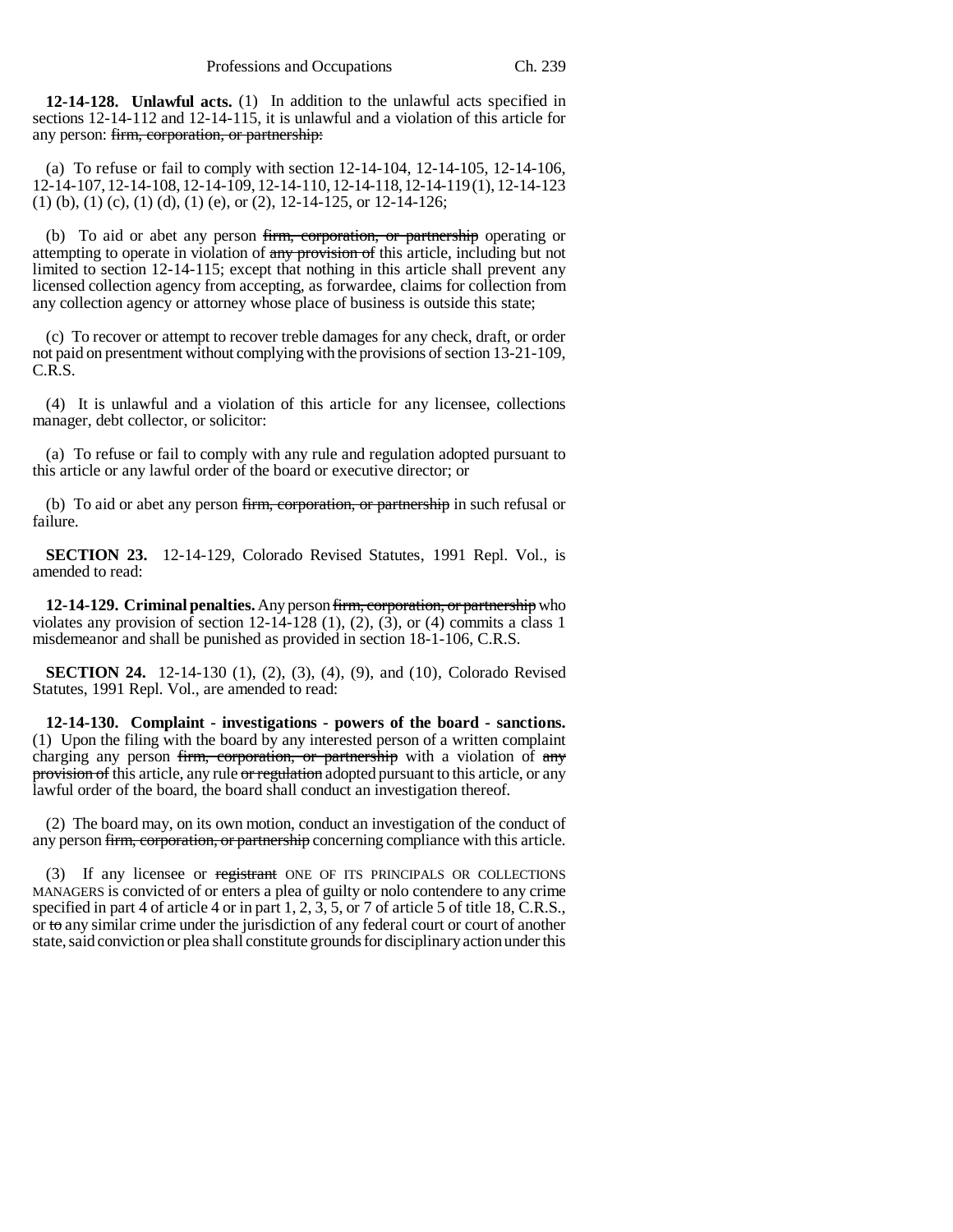section.

(4) In any proceeding held under this section, the board may accept as prima facie evidence of grounds for disciplinary or adverse action any disciplinary or adverse action taken against a licensee, or registrant DEBT COLLECTOR, SOLICITOR, OR COLLECTIONS MANAGER by another jurisdiction if the violation which prompted the disciplinary or adverse action by that jurisdiction would be grounds for disciplinary action under this section.

(9) If the board finds cause to believe a licensee or registrant COLLECTIONS MANAGER has violated any provision of this article, any rules or regulations adopted pursuant to this article, or any lawful order of the board, the board shall so notify the licensee or registrant COLLECTIONS MANAGER and hold a hearing. Any proceedings conducted pursuant to this section shall be in accordance with the provisions of article 4 of title 24, C.R.S.

(10) (a) If the board or the administrative law judge finds that the licensee or registrant COLLECTIONS MANAGER has violated a provision of this article, the rules and regulations adopted pursuant to this article, or any lawful order of the board, the board may issue letters of admonition, deny, revoke, or suspend the license or registration, OF SUCH LICENSEE OR APPROVAL OF THE COLLECTIONS MANAGER, place the SUCH licensee or registrant COLLECTIONS MANAGER on probation, or impose administrative fines in an amount up to one thousand dollars per violation on the licensee or registrant COLLECTIONS MANAGER.

(b) The board or the executive director may issue letters of admonition pursuant to paragraph (a) of this subsection (10) without a hearing; except that the licensee or registrant COLLECTIONS MANAGER receiving the letter of admonition may request a hearing before the board to appeal the issuance of the letter.

(c) A letter of admonition may be issued to a licensee OR COLLECTIONS MANAGER whether or not its A license OR APPROVAL has been surrendered prior to said issuance.

(d) No person firm, or corporation or partnership whose license has been revoked shall be licensed again under the terms of this article for  $a$  period of five years. No person whose registration has been revoked shall be registered again under the terms of this article for a period of two years. HIRED AS A COLLECTIONS MANAGER WHOSE APPROVAL HAS BEEN TERMINATED BY THE EXECUTIVE DIRECTOR FOR A VIOLATION OF THIS ARTICLE SHALL BE HIRED AGAIN AS A COLLECTIONS MANAGER FOR FIVE YEARS.

**SECTION 25.** Article 14 of title 12, Colorado Revised Statutes, 1991 Repl. Vol., is amended BY THE ADDITION OF A NEW SECTION to read:

**12-14-130.1. Debt collectors for the department of administration complaint - disciplinary procedures.** (1) ANY INTERESTED PERSON MAY FILE A WRITTEN COMPLAINT WITH THE EXECUTIVE DIRECTOR OF THE DEPARTMENT OF ADMINISTRATION CHARGING A DEBT COLLECTOR IN THE EMPLOY OF THE DEPARTMENT OF ADMINISTRATION WITH A VIOLATION OF:

(a) THIS ARTICLE OR A RULE PROMULGATED PURSUANT THERETO;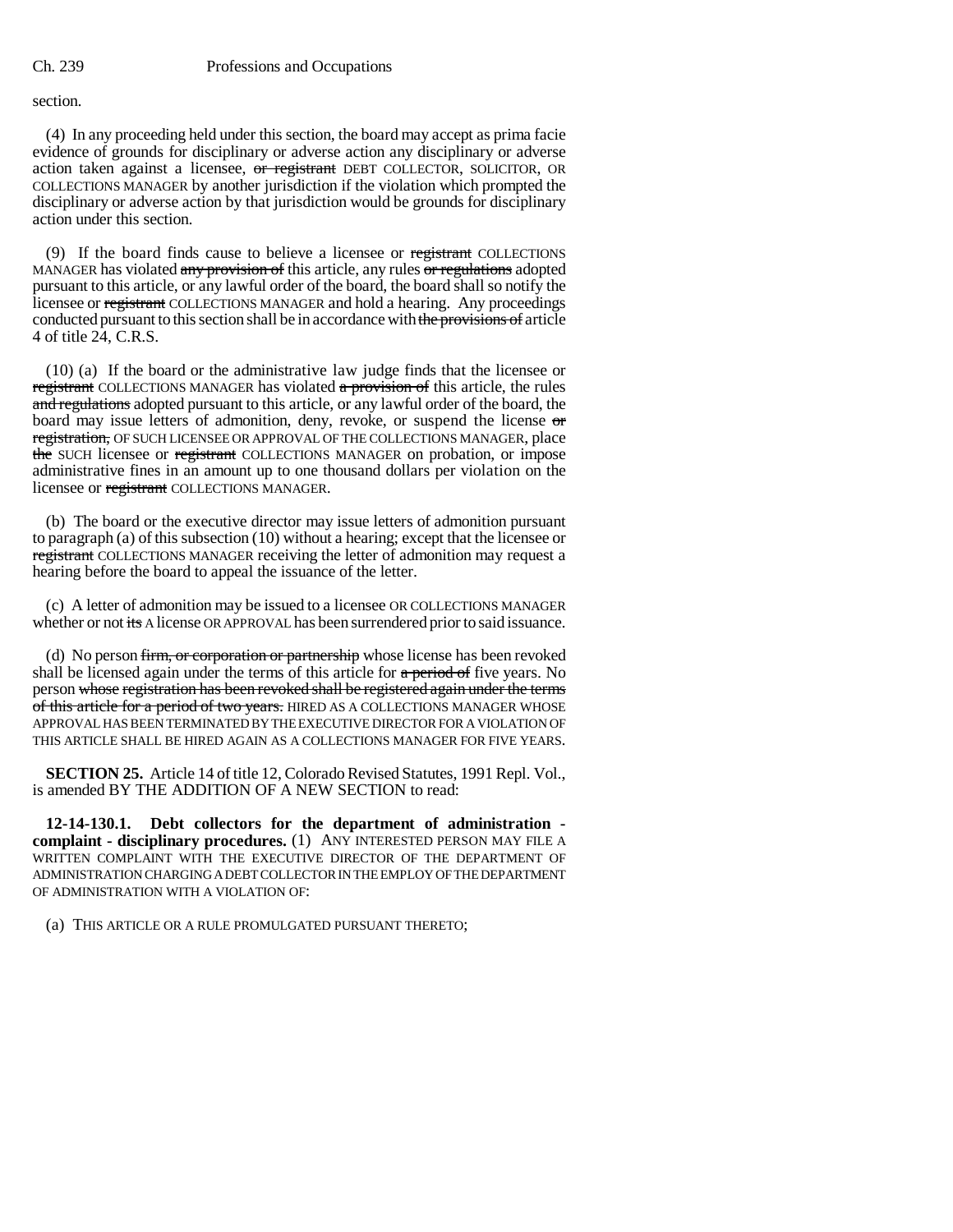### (b) A LAWFUL ORDER OF THE STATE BOARD OF ETHICS; OR

(c) THE STANDARDS OF CONDUCT SET FORTH IN THE CODE OF CONDUCT DEVELOPED BY THE DEPARTMENT OF ADMINISTRATION FOR SUCH DEBT COLLECTORS.

(2) EACH COMPLAINT FILED PURSUANT TO THIS SECTION SHALL BE REFERRED TO THE EXECUTIVE DIRECTOR OF THE DEPARTMENT OF ADMINISTRATION WHO SHALL CONDUCT AN INVESTIGATION TO DETERMINE IF A VIOLATION OF SUBSECTION (1) OF THIS SECTION OCCURRED. IF THE EXECUTIVE DIRECTOR MAKES A DETERMINATION THAT A VIOLATION DID OCCUR, THE DEBT COLLECTOR WHO IS THE SUBJECT OF THE COMPLAINT SHALL BE SUBJECT TO THE DISCIPLINARY PROCEDURES SET FORTH IN RULES ADOPTED BY THE STATE PERSONNEL BOARD. IF A DETERMINATION MADE PURSUANT TO THIS SUBSECTION (2) IS UNSATISFACTORY TO ANY PARTY, AN APPEAL MAY BE MADE TO THE BOARD OF ETHICS FOR THE EXECUTIVE BRANCH OF STATE GOVERNMENT IN THE OFFICE OF THE GOVERNOR.

(3) IF THE EXECUTIVE DIRECTOR OF THE DEPARTMENT OF ADMINISTRATION, OR THE BOARD OF ETHICS IN THE CASE OF AN APPEAL, MAKES A DETERMINATION THAT A DEBT COLLECTOR IN THE EMPLOY OF THE DEPARTMENT OF ADMINISTRATION HAS ACTED IN VIOLATION OF THIS ARTICLE OR A RULE PROMULGATED PURSUANT THERETO, A LAWFUL ORDER OF THE STATE BOARD OF ETHICS, OR THE CODE OF CONDUCT DESCRIBED IN PARAGRAPH (c) OF SUBSECTION (1) OF THIS SECTION, SUCH DETERMINATION SHALL BE MADE A PART OF THE PERSONNEL FILE OF THE DEBT COLLECTOR AGAINST WHOM THE COMPLAINT WAS FILED.

**SECTION 26.** 12-14-131, Colorado Revised Statutes, 1991 Repl. Vol., is amended to read:

**12-14-131. Records.** The executive director shall keep in his office in a suitable record OF all LICENSE applications for licenses and all AND bonds required to be filed. and Such record shall state whether or not a license has been issued under such application and bond and, if revoked, the date of the filing of the order of revocation. The executive director shall keep a list of each person firm, corporation, or partnership which WHO has had a license or solicitor's or debt collector's registration revoked OR HAS BEEN TERMINATED AS A COLLECTIONS MANAGER FOR A VIOLATION OF THIS ARTICLE. In such record, all licenses issued shall be indicated by their serial numbers as well as by AND the names and addresses of the licensees. This section shall apply to the renewal applications and renewal licenses, which shall be entered in said record in their proper order in the same manner as original applications and licenses; are entered; except that, with respect to such an application or license, EXCEPT THAT said record shall ALSO show in addition, the word "renewal" with the number of the last preceding license granted to the same licensee. Such record shall be open for inspection as a public record in the office of the executive director.

**SECTION 27.** Title 12, Colorado Revised Statutes, 1991 Repl. Vol., as amended, is amended BY THE ADDITION OF A NEW ARTICLE to read:

# **ARTICLE 14.3 Colorado Consumer Credit Reporting Act**

**12-14.3-101. Short title.** THIS ARTICLE SHALL BE KNOWN AND MAY BE CITED AS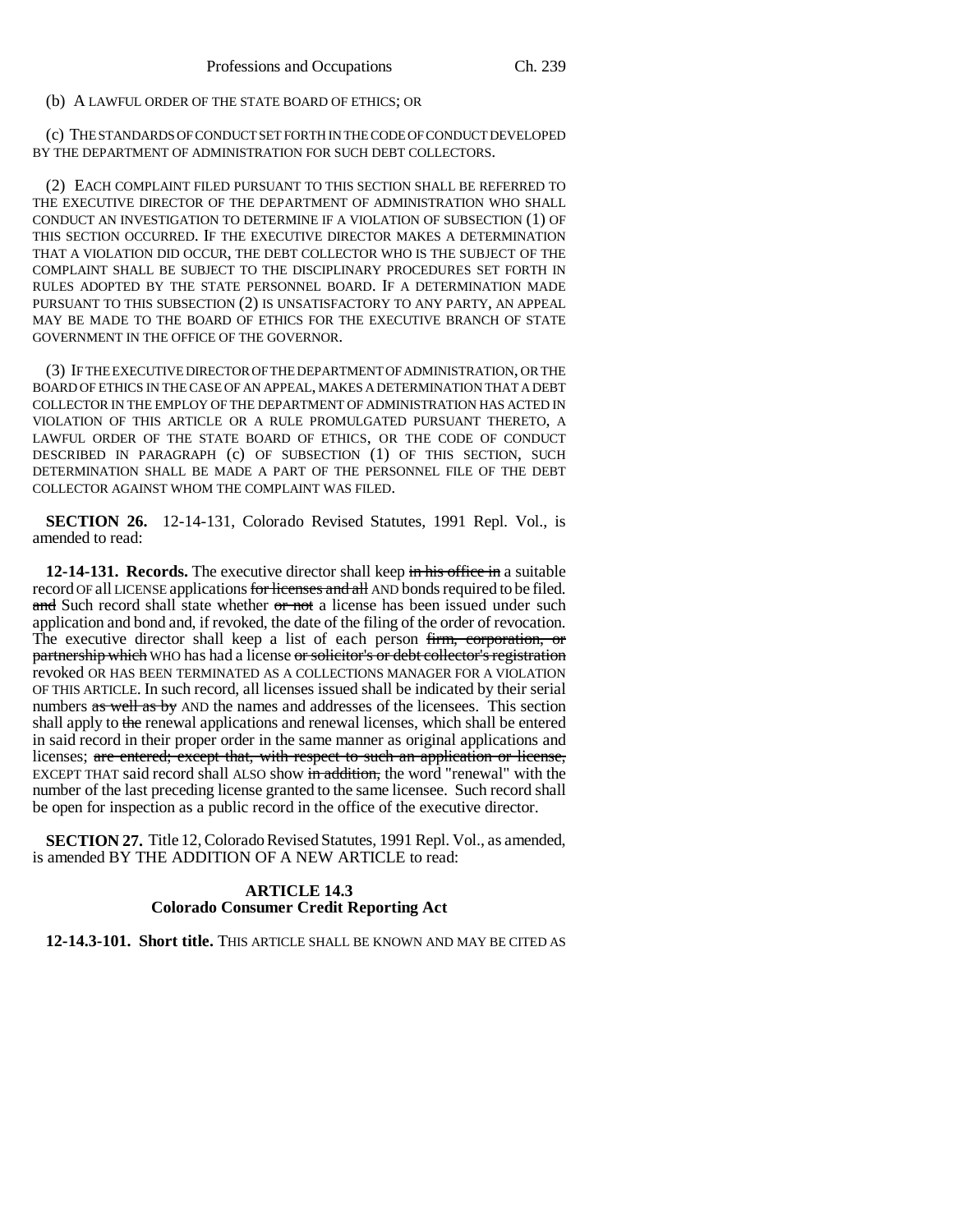THE "COLORADO CONSUMER CREDIT REPORTING ACT".

**12-14.3-102. Definitions.** AS USED IN THIS ARTICLE, UNLESS THE CONTEXT OTHERWISE REQUIRES:

(1) "ADVERSE ACTION" INCLUDES:

(a) THE DENIAL OF, INCREASE IN ANY CHARGE FOR, OR REDUCTION IN THE AMOUNT OF INSURANCE FOR PERSONAL, FAMILY, OR HOUSEHOLD PURPOSES;

(b) THE DENIAL OF EMPLOYMENT OR ANY OTHER DECISION FOR EMPLOYMENT PURPOSES THAT ADVERSELY AFFECTS A CURRENT OR PROSPECTIVE EMPLOYEE; AND

(c) AN ACTION OR DETERMINATION WITH RESPECT TO A CONSUMER'S APPLICATION FOR CREDIT UNDER A CREDIT ARRANGEMENT THAT IS ADVERSE TO THE CONSUMER'S INTERESTS.

(2) "CONSUMER" MEANS A NATURAL PERSON RESIDING IN THE STATE OF COLORADO.

(3) (a) "CONSUMER REPORT" MEANS ANY WRITTEN, ORAL, OR OTHER COMMUNICATION OR ANY INFORMATION BY A CONSUMER REPORTING AGENCY BEARING ON A CONSUMER'S CREDIT WORTHINESS, CREDIT STANDING, CREDIT CAPACITY, DEBTS, CHARACTER, GENERAL REPUTATION, PERSONAL CHARACTERISTICS, OR MODE OF LIVING, WHICH IS USED OR EXPECTED TO BE USED OR COLLECTED, IN WHOLE OR IN PART, AS A FACTOR TO ESTABLISH A CONSUMER'S ELIGIBILITY FOR CREDIT OR INSURANCE TO BE USED FOR PERSONAL, FAMILY, OR HOUSEHOLD PURPOSES, EMPLOYMENT PURPOSES, OR ANY OTHER PURPOSE AUTHORIZED PURSUANT TO APPLICABLE PROVISIONS OF THE FEDERAL "FAIR CREDIT REPORTING ACT", 15U.S.C. SEC. 1681a AND 1681b, AS AMENDED.

(b) "CONSUMER REPORT" DOES NOT INCLUDE:

(I) ANY REPORT CONTAINING INFORMATION SOLELY AS TO A TRANSACTION BETWEEN THE CONSUMER AND THE PERSON MAKING THE REPORT;

(II) ANY AUTHORIZATION OR APPROVAL OF A SPECIFIC EXTENSION OF CREDIT DIRECTLY OR INDIRECTLY BY THE ISSUER OF A CREDIT CARD OR SIMILAR DEVICE;

(III) ANY REPORT IN WHICH A PERSON WHO HAS BEEN REQUESTED BY A THIRD PARTY TO MAKE A SPECIFIC EXTENSION OF CREDIT DIRECTLY OR INDIRECTLY TO A CONSUMER CONVEYS A DECISION WITH RESPECT TO THE REQUEST, IF THE THIRD PARTY ADVISES THE CONSUMER OF THE NAME AND ADDRESS OF THE PERSON TO WHOM THE REQUEST WAS MADE AND THE PERSON MAKES THE DISCLOSURES THAT MUST BE MADE TO THE CONSUMER PURSUANT TO THE PROVISIONS OF THE FEDERAL "FAIR CREDIT REPORTING ACT", 15 U.S.C. SEC. 1681m, AS AMENDED, IN THE EVENT OF ADVERSE ACTION.

(4) "CONSUMER REPORTING AGENCY" MEANS ANY PERSON WHICH, FOR MONETARY FEES, DUES, OR ON A COOPERATIVE NONPROFIT BASIS, REGULARLY ENGAGES IN WHOLE OR IN PART IN THE PRACTICE OF ASSEMBLING OR EVALUATING CONSUMER CREDIT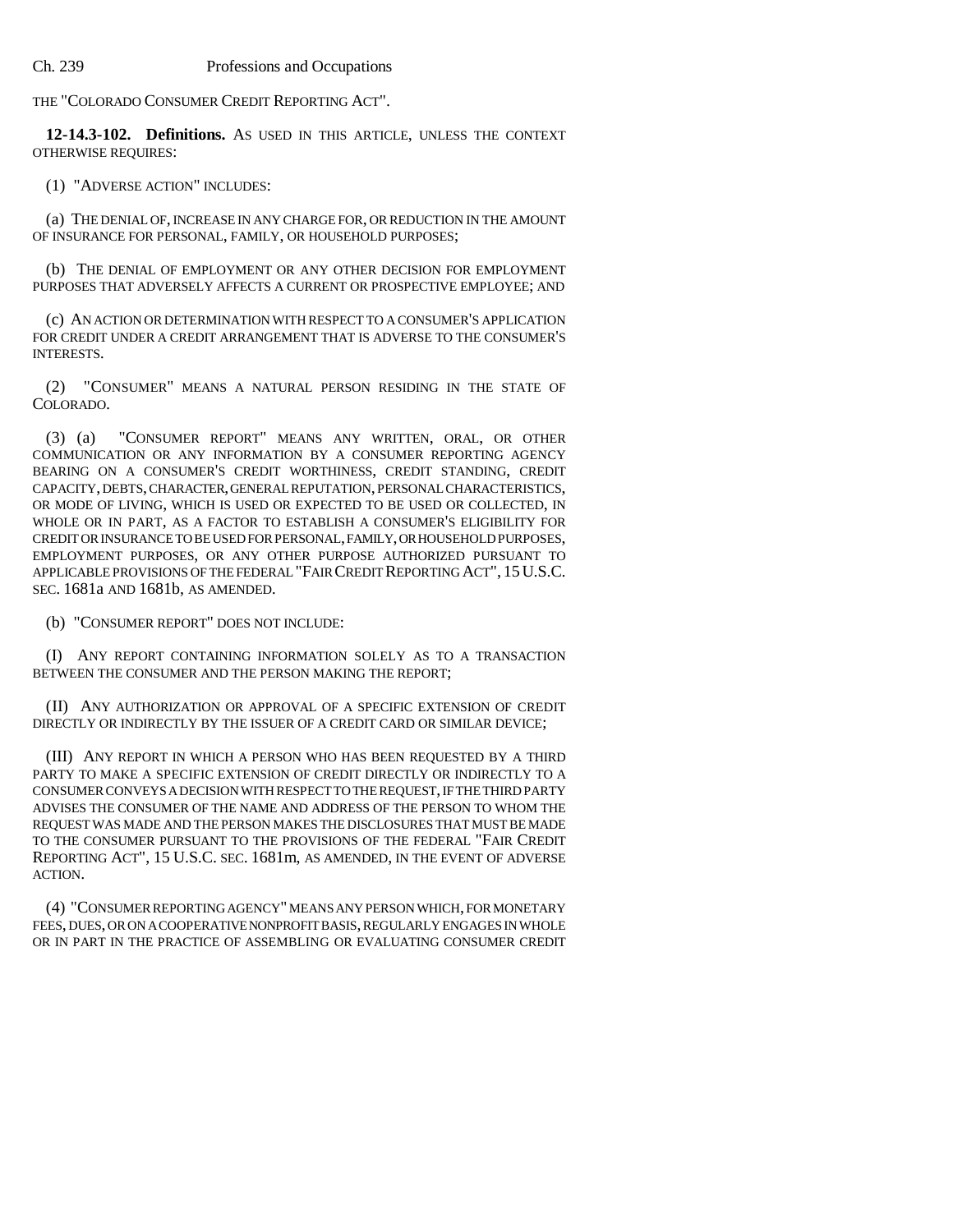INFORMATION OR OTHER INFORMATION ON CONSUMERS FOR THE PURPOSE OF FURNISHING CONSUMER REPORTS TO THIRD PARTIES. "CONSUMER REPORTING AGENCY" SHALL NOT INCLUDE ANY BUSINESS ENTITY THAT PROVIDES CHECK VERIFICATION SERVICES ONLY.

(5) "EMPLOYMENT PURPOSES", WHEN USED IN CONNECTION WITH A CONSUMER REPORT, MEANS A REPORT USED FOR THE PURPOSE OF EVALUATING A CONSUMER FOR EMPLOYMENT, PROMOTION, REASSIGNMENT, OR RETENTION AS AN EMPLOYEE.

(6) "FILE" MEANS ALL OF THE INFORMATION ON THE CONSUMER WHICH IS RECORDED AND RETAINED BY A CONSUMER REPORTING AGENCY REGARDLESS OF HOW THE INFORMATION IS STORED.

(7) "INVESTIGATIVE CONSUMER REPORT" MEANS A CONSUMER REPORT OR PORTION THEREOF IN WHICH INFORMATION ON A CONSUMER'S CHARACTER, GENERAL REPUTATION, PERSONAL CHARACTERISTICS, OR MODE OF LIVING IS OBTAINED THROUGH PERSONAL INTERVIEWS WITH NEIGHBORS, FRIENDS, OR ASSOCIATES OF THE CONSUMER, REPORTED ON OR WITH OTHERS WITH WHOM THE CONSUMER IS ACQUAINTED OR WHO MAY HAVE KNOWLEDGE CONCERNING ANY SUCH ITEMS OF INFORMATION. THE TERM DOES NOT INCLUDE SPECIFIC FACTUAL INFORMATION ON A CONSUMER'S CREDIT RECORD OBTAINED DIRECTLY FROM A CREDITOR OF THE CONSUMER OR FROM A CONSUMER REPORTING AGENCY WHEN SUCH INFORMATION WAS OBTAINED DIRECTLY FROM A CREDITOR OF THE CONSUMER OR FROM THE CONSUMER.

(8) "PERSON" MEANS ANY NATURAL PERSON, FIRM, CORPORATION, OR PARTNERSHIP.

**12-14.3-103. Permissible purposes - prohibition.** (1) A CONSUMER REPORTING AGENCY MAY FURNISH A CONSUMER REPORT ONLY UNDER THE FOLLOWING CIRCUMSTANCES:

(a) IN RESPONSE TO AN ORDER OF A COURT HAVING JURISDICTION TO ISSUE SUCH AN ORDER;

(b) IN ACCORDANCE WITH THE WRITTEN INSTRUCTIONS OF THE CONSUMER TO WHOM IT RELATES; AND

(c) TO A PERSON WHICH THE CONSUMER REPORTING AGENCY HAS REASON TO BELIEVE:

(I) INTENDS TO USE THE INFORMATION IN CONNECTION WITH A CREDIT TRANSACTION INVOLVING THE CONSUMER ON WHOM THE INFORMATION IS TO BE FURNISHED AND INVOLVING THE EXTENSION OF CREDIT TO, OR REVIEW OR COLLECTION OF AN ACCOUNT OF, THE CONSUMER; OR

(II) INTENDS TO USE THE INFORMATION FOR EMPLOYMENT PURPOSES; OR

(III) INTENDS TO USE THE INFORMATION IN CONNECTION WITH THE UNDERWRITING OF INSURANCE INVOLVING THE CONSUMER; OR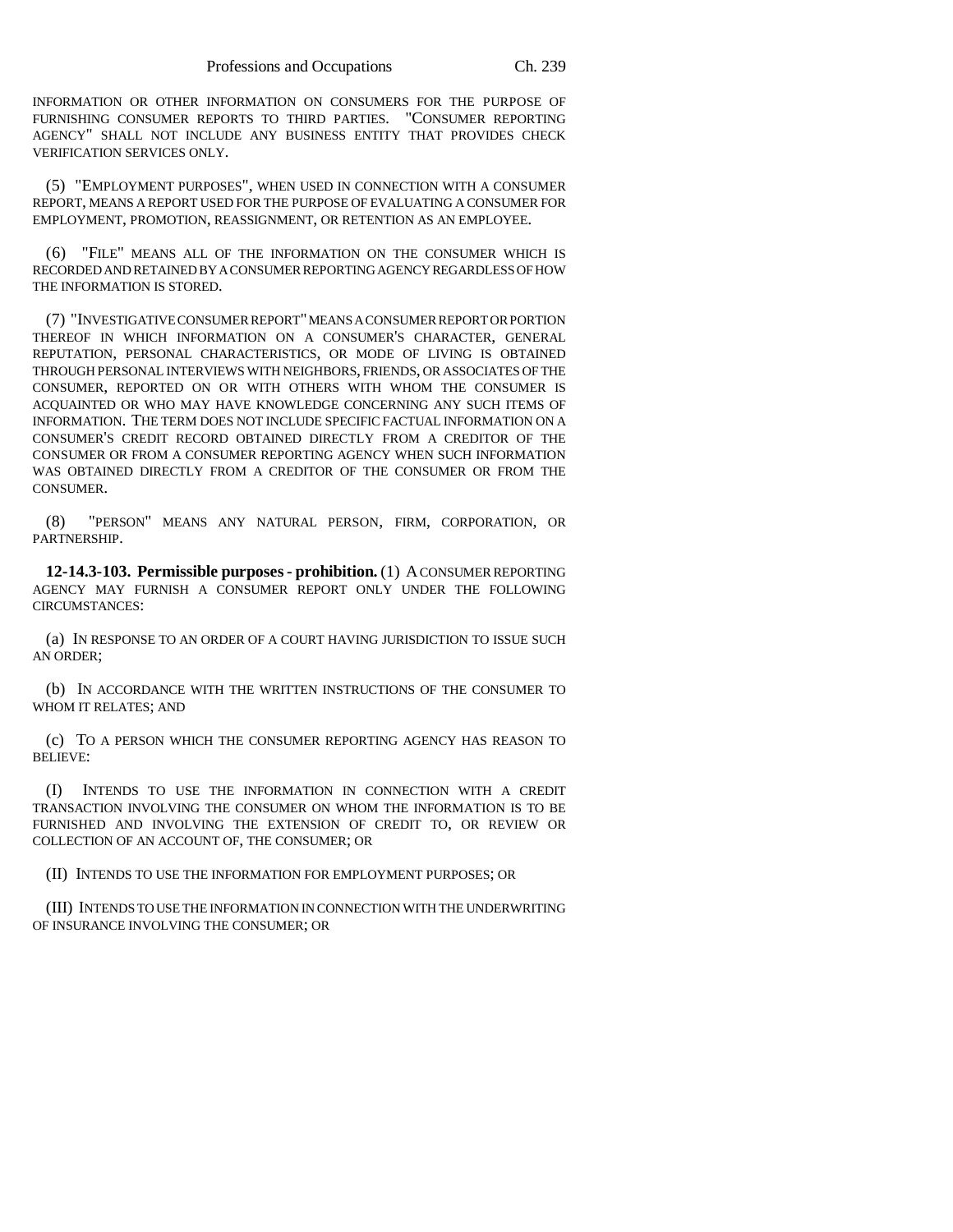(IV) INTENDS TO USE THE INFORMATION IN CONNECTION WITH A DETERMINATION OF THE CONSUMER'S ELIGIBILITY FOR A LICENSE OR OTHER BENEFIT GRANTED BY A GOVERNMENTAL INSTRUMENTALITY REQUIRED BY LAW TO CONSIDER AN APPLICANT'S FINANCIAL RESPONSIBILITY OR STATUS; OR

(V) OTHERWISE HAS A LEGITIMATE BUSINESS NEED FOR THE INFORMATION IN CONNECTION WITH A BUSINESS TRANSACTION INVOLVING THE CONSUMER; OR

(VI) INTENDS TO USE THE INFORMATION FOR ANY PURPOSE ALLOWED UNDER THE FEDERAL "FAIR CREDIT REPORTING ACT" AND RULES PROMULGATED PURSUANT TO SUCH ACT.

(2) A CONSUMER REPORTING AGENCY MAY NOT, BY CONTRACT OR OTHERWISE, PROHIBIT A USER OF ANY CONSUMER REPORT OR INVESTIGATIVE CONSUMER REPORT FROM, UPON REQUEST OF THE CONSUMER, DISCLOSING THE CONTENTS OF SUCH REPORT TO THE CONSUMER TO WHOM IT RELATES IF ADVERSE ACTION AGAINST THE CONSUMER HAS BEEN TAKEN OR IS CONTEMPLATED BY THE USER OF THE CONSUMER REPORT OR INVESTIGATIVE CONSUMER REPORT, BASED IN WHOLE OR IN PART ON SUCH REPORT. NO USER OR CONSUMER REPORTING AGENCY SHALL BE HELD LIABLE OR OTHERWISE RESPONSIBLE FOR A DISCLOSED REPORT WHEN ACTING PURSUANT TO THIS SUBSECTION (2) NOR SHALL SUCH DISCLOSURE, BY ITSELF, MAKE THE USER A CONSUMER REPORTING AGENCY.

**12-14.3-104. Disclosures to consumers.** (1) A CONSUMER REPORTING AGENCY SHALL, UPON WRITTEN OR VERBAL REQUEST AND PROPER IDENTIFICATION OF ANY CONSUMER, CLEARLY AND ACCURATELY DISCLOSE TO THE CONSUMER, IN WRITING, ALL INFORMATION IN ITS FILES AT THE TIME OF THE REQUEST PERTAINING TO THE CONSUMER, INCLUDING BUT NOT LIMITED TO:

(a) THE NAMES OF ALL PERSONS REQUESTING CREDIT INFORMATION PERTAINING TO THE CONSUMER DURING THE PRIOR SIX MONTH PERIOD AND THE DATE OF EACH REQUEST;

(b) A SET OF INSTRUCTIONS DESCRIBING HOW INFORMATION IS PRESENTED ON ITS WRITTEN DISCLOSURE OF THE FILE; AND

(c) A TOLL FREE NUMBER FOR USE IN RESOLVING THE DISPUTE IF THE CONSUMER SUBMITTED A WRITTEN DISPUTE TO THE CONSUMER REPORTING AGENCY, WHICH OPERATES ON A NATIONWIDE BASIS.

**12-14.3-105. Charges for certain disclosures.** (1) A CONSUMER REPORTING AGENCY SHALL NOT IMPOSE A CHARGE FOR:

(a) A REQUEST FOR A COPY OF THE CONSUMER'S FILE MADE WITHIN SIXTY DAYS AFTER ADVERSE ACTION IS TAKEN; OR

(b) NOTIFYING ANY PERSON DESIGNATED BY THE CONSUMER, PURSUANT TO THE APPLICABLE PROVISIONS OF THE FEDERAL "FAIR CREDIT REPORTING ACT",15U.S.C. SEC. 1681i, AS AMENDED, OF THE DELETION OF INFORMATION WHICH IS FOUND TO BE INACCURATE OR WHICH CAN NO LONGER BE VERIFIED; OR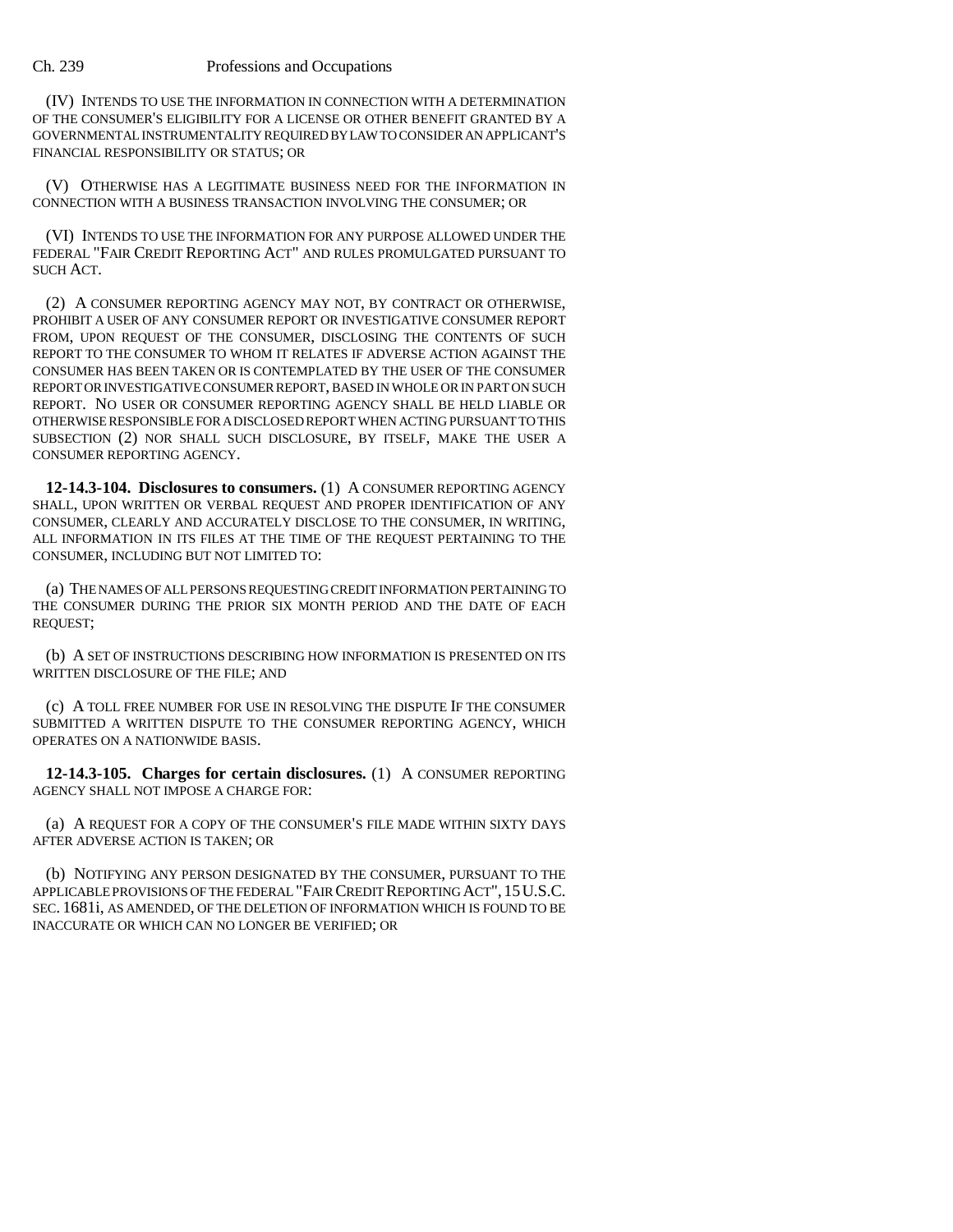(c) A SET OF INSTRUCTIONS FOR UNDERSTANDING THE INFORMATION PRESENTED ON THE CONSUMER REPORT AND A TOLL FREE TELEPHONE NUMBER THAT CONSUMERS MAY UTILIZE TO OBTAIN ADDITIONAL ASSISTANCE CONCERNING THE CONSUMER REPORT.

(2) FOR ALL OTHER DISCLOSURES TO CONSUMERS OF INFORMATION PERTAINING TO THE CONSUMER, THE CONSUMER REPORTING AGENCY MAY IMPOSE A REASONABLE CHARGE, NOT TO EXCEED THE RETAIL PRICE OF A WRITTEN REPORT RENDERED IN THE NORMAL COURSE OF BUSINESS TO THE CUSTOMERS OF SUCH AGENCY FOR EACH REQUEST FOR INFORMATION.

**12-14.3-106. Procedure for disputed information.** (1) IF THE COMPLETENESS OR ACCURACY OF ANY ITEM OF INFORMATION CONTAINED IN THE CONSUMER'S FILE IS DISPUTED BY THE CONSUMER AND THE CONSUMER NOTIFIES THE CONSUMER REPORTING AGENCY DIRECTLY OF SUCH DISPUTE, THE AGENCY SHALL REINVESTIGATE THE ITEM FREE OF CHARGE AND RECORD THE CURRENT STATUS OF THE DISPUTED INFORMATION ON OR BEFORE THIRTY BUSINESS DAYS AFTER THE DATE THE AGENCY RECEIVES NOTICE CONVEYED BY THE CONSUMER.

(2) ON OR BEFORE FIVE BUSINESS DAYS AFTER THE DATE A CONSUMER REPORTING AGENCY RECEIVES NOTICE OF A DISPUTE FROM A CONSUMER IN ACCORDANCE WITH SUBSECTION (1) OF THIS SECTION, THE AGENCY SHALL PROVIDE NOTICE OF THE DISPUTE TO ALL PERSONS WHO PROVIDED ANY ITEM OF INFORMATION IN DISPUTE.

(3) NOTWITHSTANDING SUBSECTION (1) OF THIS SECTION, A CONSUMER REPORTING AGENCY MAY TERMINATE A REINVESTIGATION OF INFORMATION DISPUTED BY A CONSUMER UNDER SUCH SUBSECTION (1) IF THE AGENCY REASONABLY DETERMINES THAT SUCH DISPUTE BY THE CONSUMER IS FRIVOLOUS OR IRRELEVANT. UPON MAKING SUCH A DETERMINATION, A CONSUMER REPORTING AGENCY SHALL PROMPTLY NOTIFY THE CONSUMER OF SUCH DETERMINATION AND THE REASONS THEREFOR, BY MAIL, OR IF AUTHORIZED BY THE CONSUMER FOR THAT PURPOSE, BY TELEPHONE. THE PRESENCE OF CONTRADICTORY INFORMATION IN THE CONSUMER'S FILE DOES NOT IN AND OF ITSELF CONSTITUTE REASONABLE GROUNDS FOR DETERMINING THE DISPUTE IS FRIVOLOUS OR IRRELEVANT.

(4) IF, AFTER A REINVESTIGATION UNDER SUBSECTION (1) OF THIS SECTION OF ANY INFORMATION DISPUTED BY A CONSUMER, THE INFORMATION IS FOUND TO BE INACCURATE OR CANNOT BE VERIFIED, THE CONSUMER REPORTING AGENCY SHALL PROMPTLY DELETE SUCH INFORMATION FROM THE CONSUMER'S FILE, REVISE THE FILE, AND REFRAIN FROM REPORTING THE INFORMATION IN SUBSEQUENT REPORTS.

(5) INFORMATION DELETED PURSUANT TO SUBSECTION (4) OF THIS SECTION MAY NOT BE REINSERTED IN THE CONSUMER'S FILE UNLESS THE PERSON WHO FURNISHES THE INFORMATION REINVESTIGATES AND STATES IN WRITING OR BY ELECTRONIC RECORD TO THE CONSUMER REPORTING AGENCY THAT THE INFORMATION IS COMPLETE AND ACCURATE.

(6) A CONSUMER REPORTING AGENCY SHALL PROVIDE WRITTEN NOTICE OF THE RESULTS OF ANY REINVESTIGATION OR REINSERTION MADE PURSUANT TO THIS SECTION WITHIN FIVE BUSINESS DAYS OF THE COMPLETION OF THE REINVESTIGATION OR REINSERTION. SUCH NOTICE SHALL INCLUDE: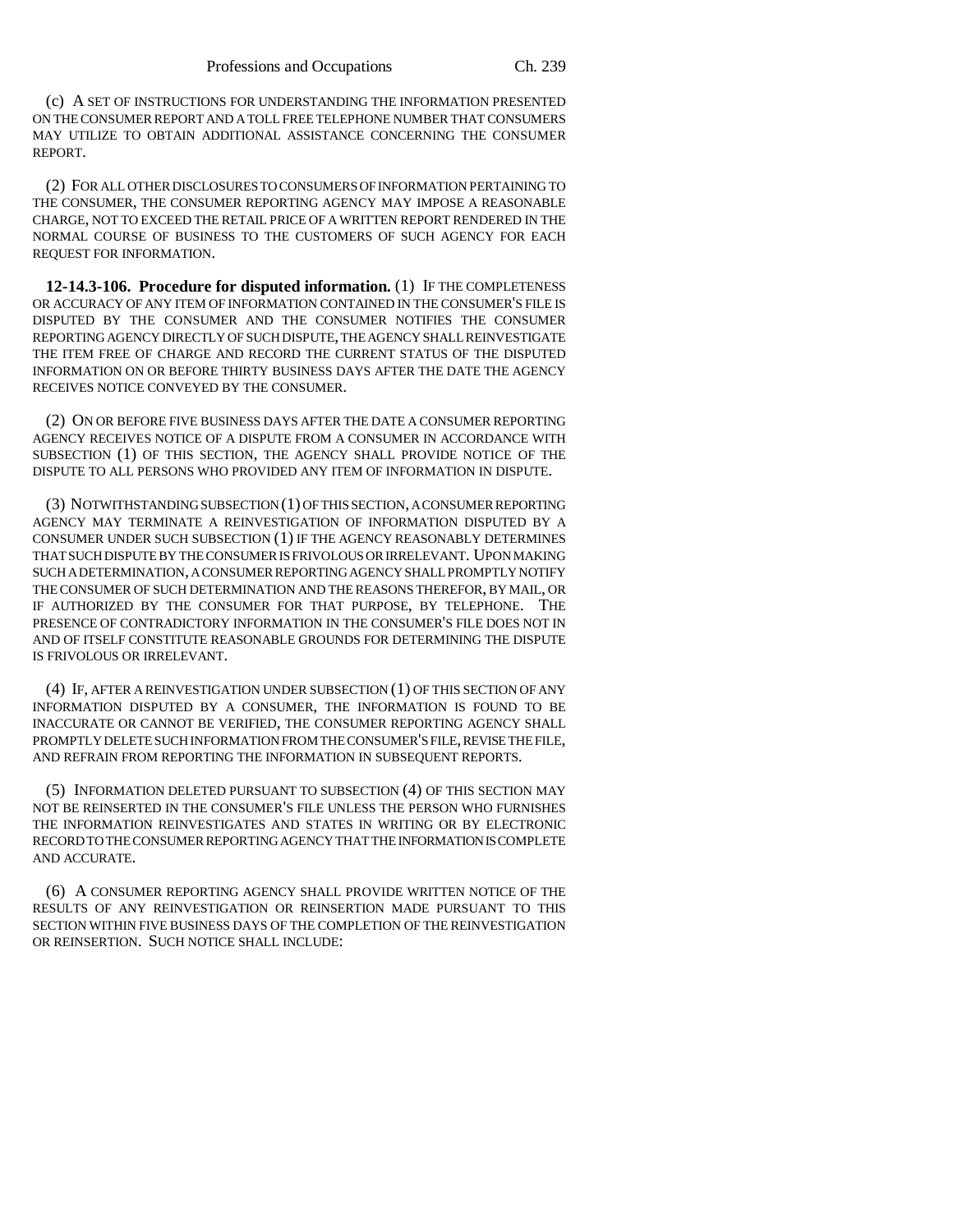(a) A STATEMENT THAT THE REINVESTIGATION IS COMPLETE;

(b) A STATEMENT OF THE DETERMINATION OF THE CONSUMER REPORTING AGENCY ON THE COMPLETENESS OR ACCURACY OF THE DISPUTED INFORMATION;

(c) A COPY OF THE CONSUMER'S FILE OR CONSUMER REPORT AND A DESCRIPTION OF THE RESULTS OF THE REINVESTIGATION;

(d) A NOTICE THAT, IF REQUESTED BY THE CONSUMER, A DESCRIPTION OF THE PROCEDURE USED TO DETERMINE THE ACCURACY AND COMPLETENESS OF THE INFORMATION SHALL BE PROVIDED TO THE CONSUMER BY THE CONSUMER REPORTING AGENCY, INCLUDING THE NAME, BUSINESS ADDRESS, AND, IF AVAILABLE, THE TELEPHONE NUMBER OF ANY PERSON CONTACTED IN CONNECTION WITH SUCH INFORMATION;

(e) A NOTIFICATION THAT THE CONSUMER HAS THE RIGHT, PURSUANT TO THE APPLICABLE PROVISIONS OF THE FEDERAL "FAIR CREDIT REPORTING ACT", 15U.S.C. SEC. 1681i, AS AMENDED, TO ADD A STATEMENT TO THE CONSUMER'S FILE DISPUTING THE ACCURACY OR COMPLETENESS OF THE INFORMATION; AND

(f) A NOTIFICATION OF THE CONSUMER'S RIGHTS TO DISPUTE RESOLUTION UNDER SECTION 12-14.3-107, WHICH ARE AVAILABLE AFTER THE CONSUMER HAS FOLLOWED ALL DISPUTE PROCEDURES DESCRIBED IN THIS SECTION AND HAS RECEIVED THE NOTICE SPECIFIED UNDER THIS SUBSECTION (6).

**12-14.3-107. Consumer's right to file action in court or arbitrate disputes.** AN ACTION TO ENFORCE ANY OBLIGATION OF A CONSUMER REPORTING AGENCY TO A CONSUMER UNDER THIS ARTICLE MAY BE BROUGHT IN ANY COURT OF COMPETENT JURISDICTION AS PROVIDED BY THE FEDERAL "FAIR CREDIT REPORTING ACT" OR SUBMITTED TO BINDING ARBITRATION AFTER THE CONSUMER HAS FOLLOWED ALL DISPUTE PROCEDURES IN SECTION 12-14.3-106 AND HAS RECEIVED THE NOTICE SPECIFIED IN SUBSECTION (6) OF SAID SECTION IN THE MANNER SET FORTH IN THE RULES OF THE AMERICAN ARBITRATION ASSOCIATION TO DETERMINE WHETHER THE CONSUMER REPORTING AGENCY MET ITS OBLIGATIONS UNDER THIS ARTICLE. NO DECISION BY AN ARBITRATOR PURSUANT TO THIS SECTION SHALL AFFECT THE VALIDITY OF ANY OBLIGATIONS OR DEBTS OWED TO ANY PARTY. A SUCCESSFUL PARTY TO ANY SUCH ARBITRATION PROCEEDING SHALL BE COMPENSATED FOR THE COSTS AND ATTORNEY FEES OF THE PROCEEDING AS DETERMINED BY THE COURT OR ARBITRATION.NO CONSUMER MAY SUBMIT MORE THAN ONE ACTION TO ARBITRATION AGAINST ANY CONSUMER REPORTING AGENCY DURING ANY ONE-HUNDRED-TWENTY-DAY PERIOD. THE RESULTS OF AN ARBITRATION ACTION BROUGHT AGAINST A CONSUMER REPORTING AGENCY DOING BUSINESS IN THIS STATE SHALL BE COMMUNICATED IN A TIMELY MANNER WITH ALL OTHER CONSUMER REPORTING AGENCIES DOING BUSINESS IN THIS STATE. IF AS A RESULT OF AN ARBITRATION A DETERMINATION IS MADE IN FAVOR OF THE CONSUMER, ANY ADVERSE INFORMATION IN SUCH CONSUMER'S FILE OR RECORD SHALL BE REMOVED OR STRICKEN IN A TIMELY MANNER. IF SUCH ADVERSE INFORMATION IS NOT SO REMOVED OR STRICKEN, THE CONSUMER MAY BRING AN ACTION AGAINST THE NONCOMPLYING AGENCY PURSUANT TO THIS SECTION NOTWITHSTANDING THE ONE-HUNDRED-TWENTY-DAY WAITING PERIOD.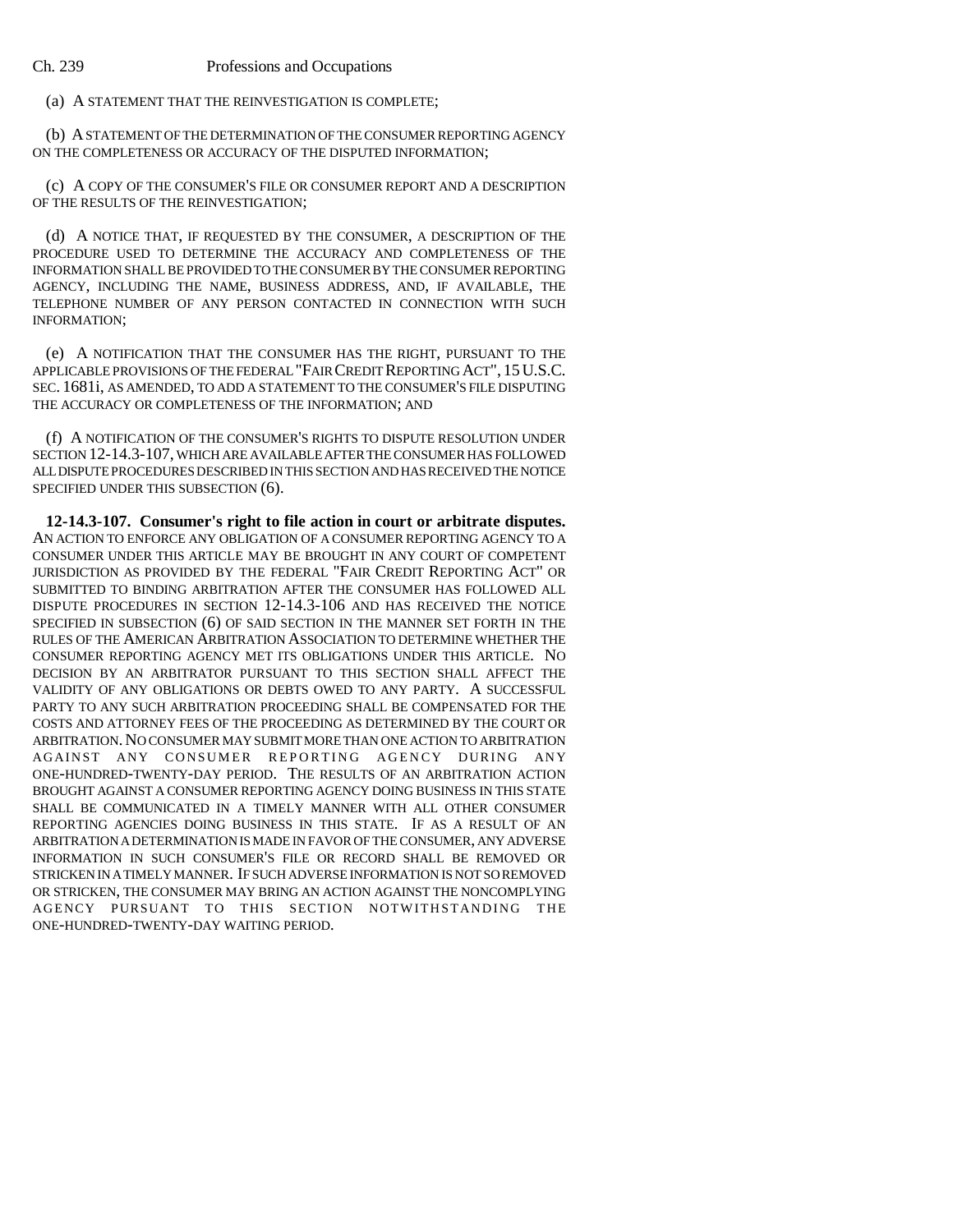**12-14.3-108. Violations.** (1) ANY CONSUMER REPORTING AGENCY THAT WILLFULLY VIOLATES ANY PROVISION OF THIS ARTICLE SHALL BE LIABLE FOR THREE TIMES THE AMOUNT OF ACTUAL DAMAGES OR ONE THOUSAND DOLLARS, WHICHEVER IS GREATER, REASONABLE ATTORNEY FEES, AND COSTS.

(2) ANY CONSUMER REPORTING AGENCY WHICH NEGLIGENTLY VIOLATES THIS ARTICLE SHALL BE LIABLE FOR ACTUAL DAMAGES OR FIVE HUNDRED DOLLARS, WHICHEVER IS GREATER, REASONABLE ATTORNEY FEES, AND COSTS. A CONSUMER REPORTING AGENCY HAS NO LIABILITY UNDER THIS SUBSECTION (2) IF WITHIN SIXTY DAYS AFTER RECEIVING NOTICE OF DISPUTE FROM A CONSUMER, IN ACCORDANCE WITH SECTION 12-14.3-106, THE CONSUMER REPORTING AGENCY CORRECTS THE COMPLAINED OF ITEM OR ACTIVITY AND SENDS THE CONSUMER WRITTEN NOTIFICATION OF SUCH CORRECTIVE ACTION, IN ACCORDANCE WITH SECTION 12-14.3-106 (6).

**12-14.3-109. Provisions of article cumulative.** THE PROVISIONS OF THIS ARTICLE ARE CUMULATIVE, AND ANY ACTION TAKEN UNDER THE PROVISIONS OF THIS ARTICLE SHALL NOT CONSTITUTE AN ELECTION TO TAKE ANY SUCH ACTION TO THE EXCLUSION OF ANY OTHER ACTION AUTHORIZED BY LAW; EXCEPT THAT A CREDIT REPORTING AGENCY SHALL NOT BE SUBJECT TO SUIT WITH RESPECT TO ANY ISSUE THAT WAS THE SUBJECT OF AN ARBITRATION PROCEEDING BROUGHT PURSUANT TO SECTION 12-14.3-107.

**SECTION 28.** 12-14.3-103 (1) (c), Colorado Revised Statutes, 1991 Repl. Vol., as enacted by Senate Bill 95-122 enacted at the First Regular Session of the Sixtieth General Assembly, is amended to read:

**12-14.3-103. Permissible purposes - prohibition.** (1) A consumer reporting agency may furnish a consumer report only under the following circumstances:

(c) To a person which the consumer reporting agency has reason to believe:

(I) Intends to use the information in connection with a credit transaction involving the consumer on whom the information is to be furnished and involving the extension of credit to, or review or collection of an account of, the consumer; or

(II) Intends to use the information for employment purposes; or

(III) Intends to use the information in connection with the underwriting of insurance involving the consumer; or

(IV) Intends to use the information in connection with a determination of the consumer's eligibility for a license or other benefit granted by a governmental instrumentality required by law to consider an applicant's financial responsibility or status; or

(V) Otherwise has a legitimate business need for the information in connection with a business transaction involving the consumer; OR

(VI) INTENDS TO USE THE INFORMATION FOR ANY PURPOSE ALLOWED UNDER THE FEDERAL "FAIR CREDIT REPORTING ACT" AND RULES PROMULGATED PURSUANT TO